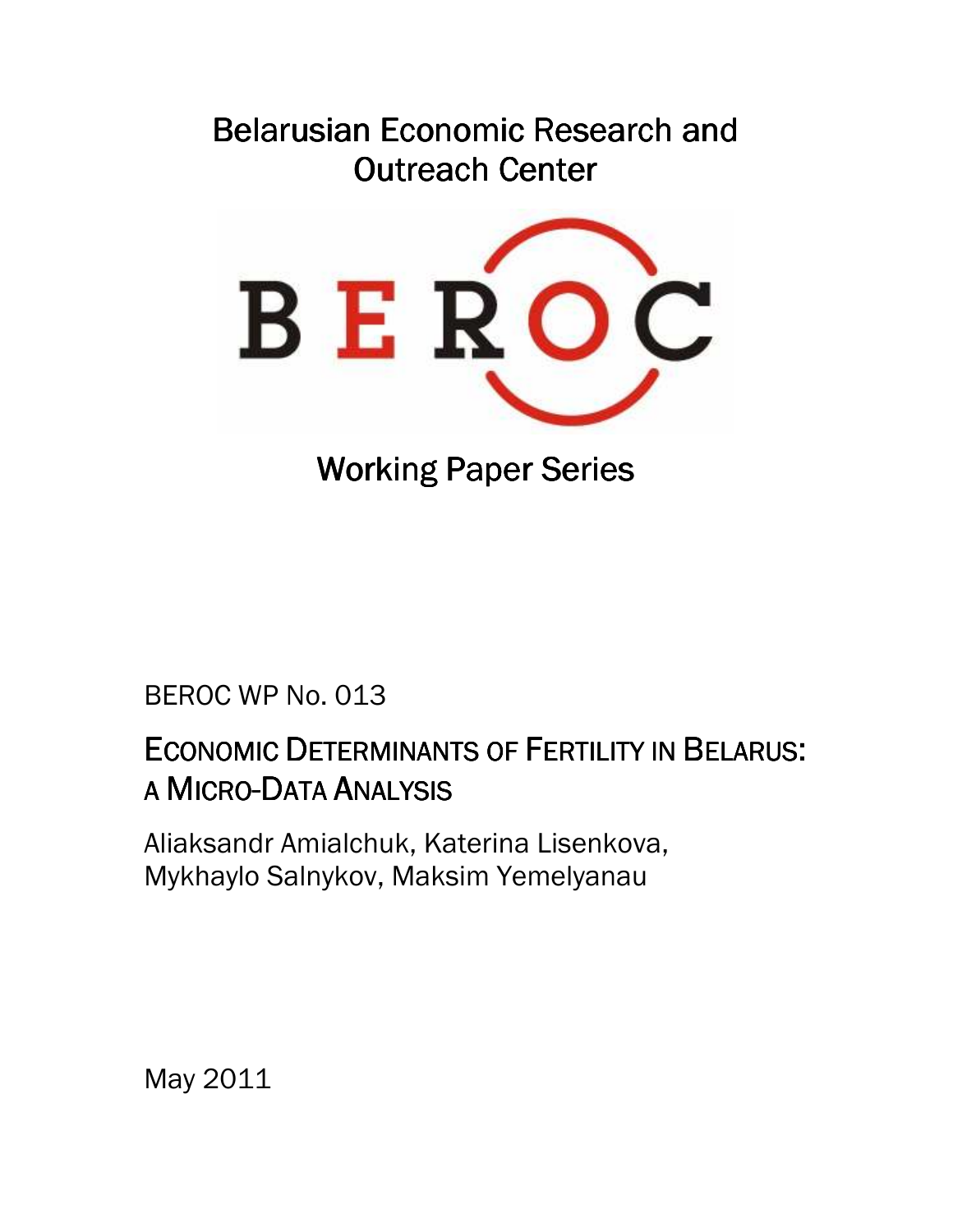# ECONOMIC DETERMINANTS OF FERTILITY IN BELARUS: A MICRO-DATA ANALYSIS

Aliaksandr Amialchuk, Katerina Lisenkova, Mykhaylo Salnykov, Maksim Yemelyanau

University of Toledo, University of Strathclyde, BEROC and CERGE-EI

Minsk, May 2011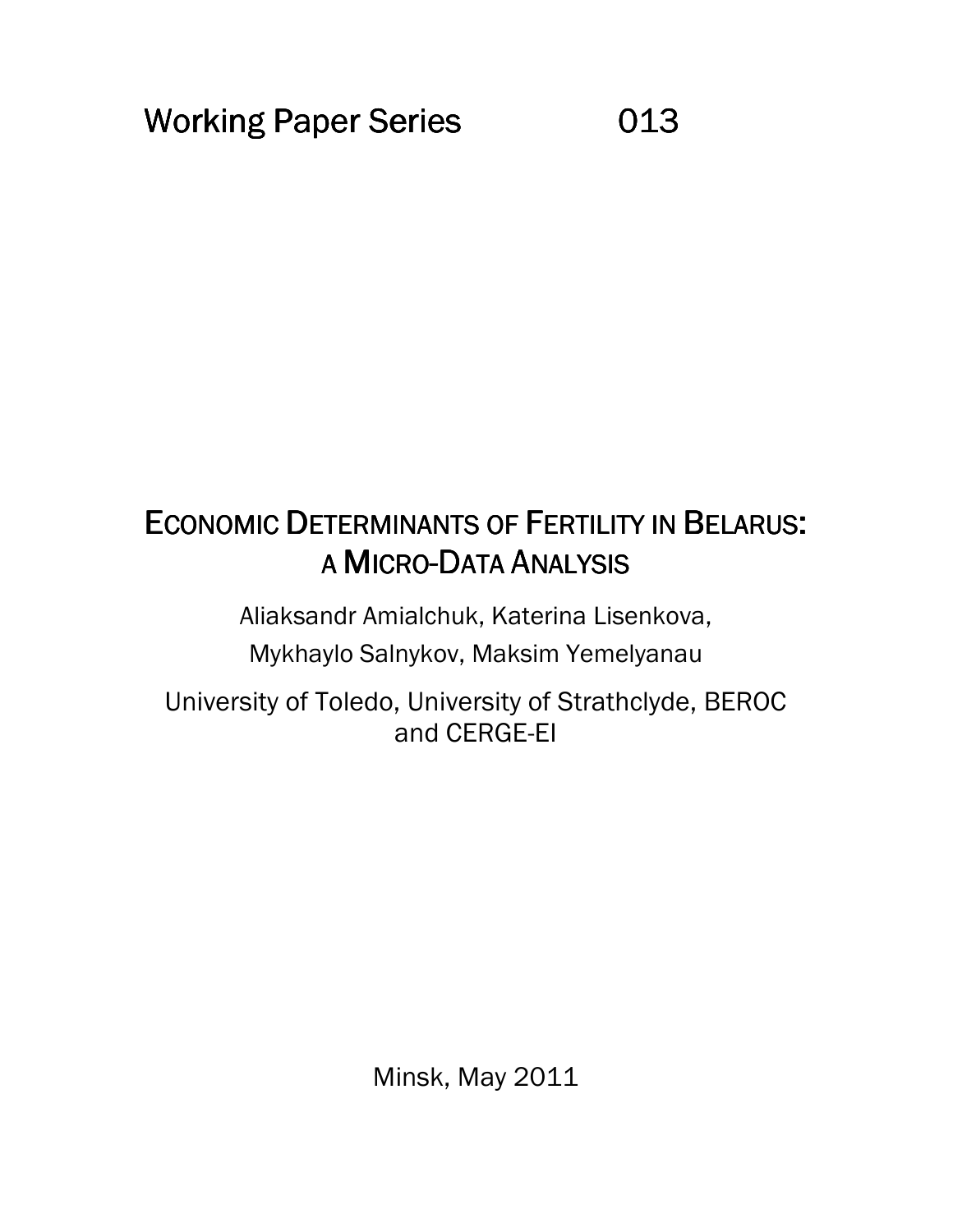Belarusian Economic Research and Outreach Center is created in Kyiv as a joint project of the Stockholm Institute of Transition Economics, the Kyiv School of Economics, the Kyiv Economics Institute and the Economics Education and Research Consortium.

It is financed jointly by the Swedish International Development Cooperation Agency (SIDA) and by the United States Agency for International Development (USAID) through the Eurasia Foundation.



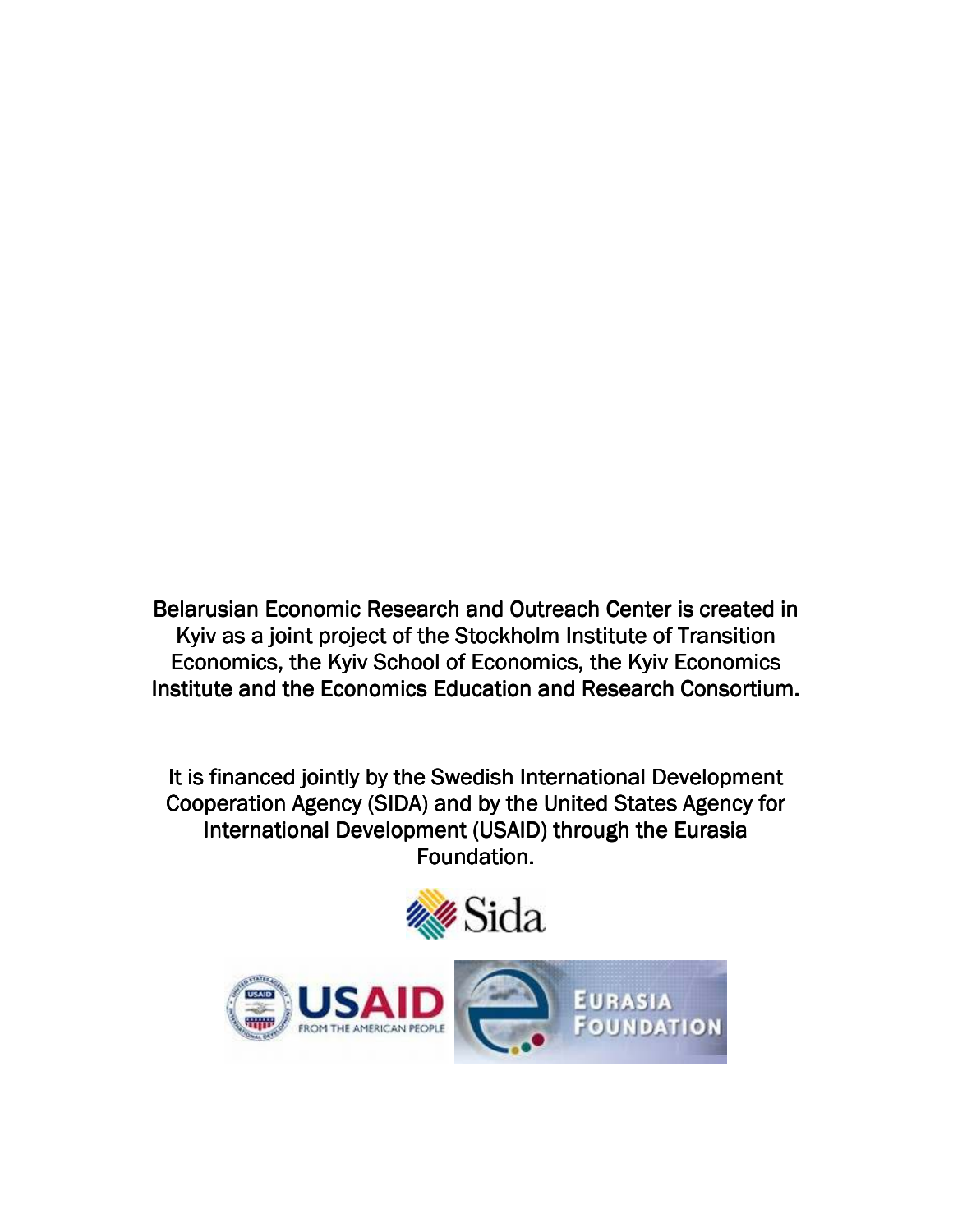# Economic Determinants of Fertility in Belarus: a Micro-Data Analysis

Aliaksandr Amialchuk<sup>+</sup>, Katerina Lisenkova<sup>\*</sup>, Mykhaylo Salnykov‡, Maksim Yemelyanau†

## **Abstract**

This paper examines the determinants of births in Belarus in 1996-2007 by using detailed micro data from the Belarusian Household Budget Surveys (BHBS). The literature offered several explanations of the recent trends in fertility in Belarus and in other former Soviet Union (FSU) countries. It was argued that the collapse of the Soviet Union and the concomitant economic instability reduced fertility in the 1990s, while the economic growth and stabilization were responsible for its recovery since 2005. We evaluate these hypotheses by looking at the determinants of the first, the second, and the third births, separately for women aged below 30 and above 30. We provide new evidence on the presence and the relative importance of the economic determinants, including income and wages, economic uncertainty, maternity and childcare benefits. Our findings can be incorporated in the future demographic policies in Belarus and other countries with similar experiences.

JEL codes: J13, J12, P0, P13

Keywords: Belarus, low, fertility, economic transition.

+Corresponding author. Department of Economics, University of Toledo, Toledo, OH 43606-3390, USA, tel: (419) 530-5147, fax: (419) 530-7844, e-mail: aamialc@utnet.utoledo.edu

\*University of Strathclyde, Economics Department. e-mail: katerina.lisenkova@strath.ac.uk

‡Belarusian Economic Research and Outreach Center, e-mail: salnykov@beroc.by

†CERGE-EI, e-mail: maksim.yemelyanau@gmail.com

The authors thank Michael Golosov, Nancy Qian, Anastasia Podofedova, Ilona Babenko, Alexander Chubrik, Uladzimir Valetka and the participants of the BEROC 2<sup>nd</sup> annual conference for useful suggestions and insights.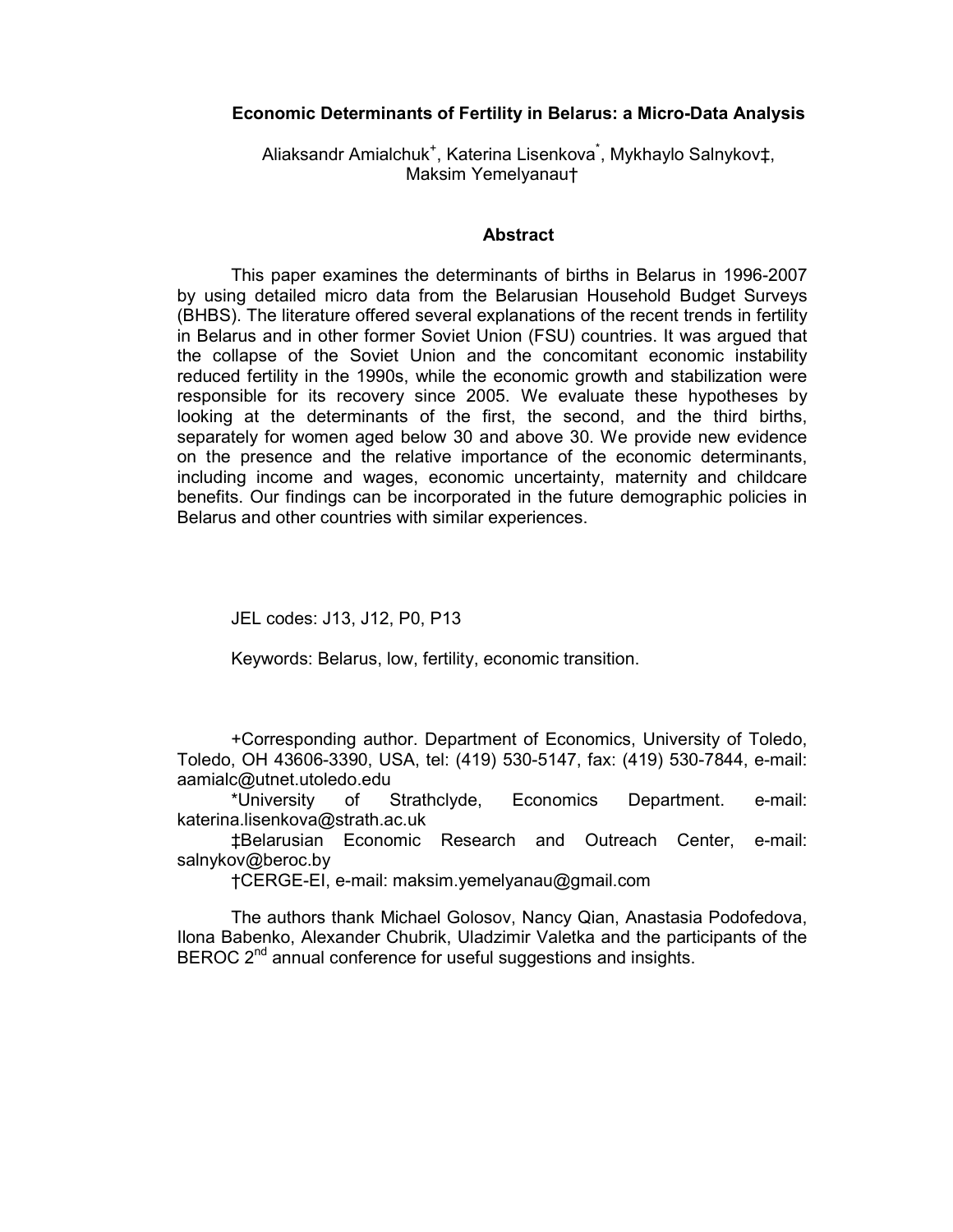## 1. Introduction

Many countries have experienced a sharp decline in childbearing over the past several decades. In some European countries, such as Spain, Italy, Germany, Austria, Russia and Belarus the total fertility rate fell especially sharply - to 1.5 and below (Adsera 2004; Gustafsson 2001). As pointed out by Goldstein (2007) even though many countries in Europe experienced comparable levels of very low fertility, the causes underlying this process could be very different. He differentiates three types of low fertility regimes in Europe. The first of them – "no family" – is typical for Germany and Austria, where low aggregate fertility level is explained by high rates of childlessness. The second type – "late family" – is typical for Southern Europe (Italy, Spain, and Greece). There delayed progression to adulthood and family formation does not allow women to reach the desired number of children (see also Kohler, Billari, and Ortega 2002). The third type – "small family" – is typical for Russia, Belarus and Ukraine. Low fertility in these counties is explained by one-child families (see also Perelli-Harris 2005; 2008).

The recent decline in fertility in the former Soviet Union (FSU) (with the exception of the Caucasus, the Central Asian countries) and the Central and Eastern European (CEE) countries started much later than in the more developed European countries. However the magnitude of this decline was no less severe, (Philipov and Dorbritz 2003; Perelli-Harris 2005; Kumo 2009). Figure 1 shows that while Belarus, Russia and Ukraine and the CEE countries had much higher total fertility rate  $(TFR)^1$  than some of the more developed European countries in the late 1980s, their TFR declined sharply during the 1990s and in some cases even fell below the rate seen in more developed European countries by the end of the decade (Perelli-Harris 2005; Council of Europe 2005). Belarusian TFR plummeted from 2.03 in 1989 to less than 1.3 in 1997. Even though its fertility had started to rebound in the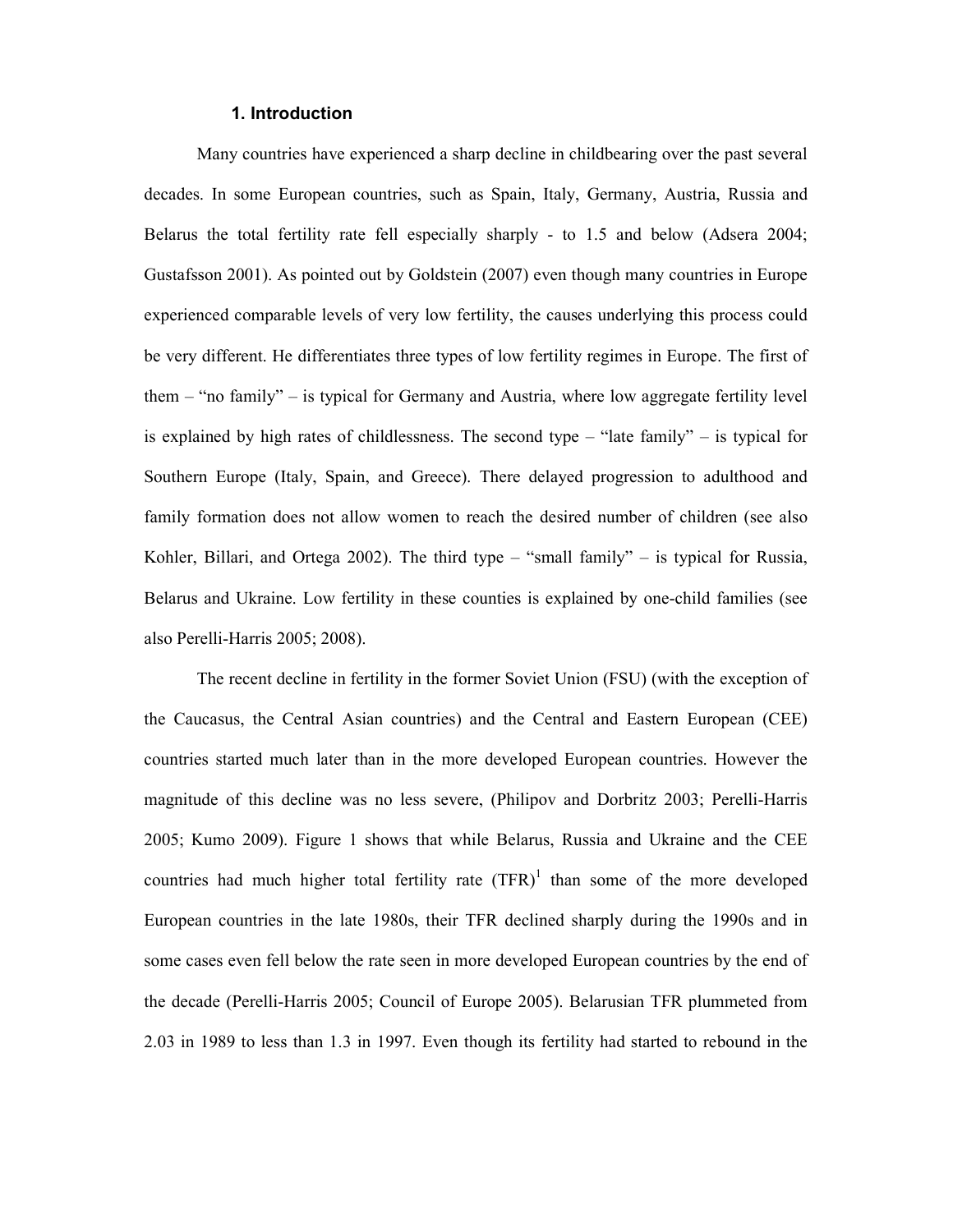second half of 2000s, Belarus ranked only 214<sup>th</sup> out of 223 countries in terms of TFR in 2009 (The World Factbook 2009).

# {Figure 1 here}

A growing body of literature attempts to explain the reasons behind the "lowest low fertility"<sup>2</sup> of the European countries, including some of the FSU countries (Sobotka 2004; Perelli-Harris 2005). Most of the literature explains it in terms of quantum (level) and tempo (timing) effects in TFR adjustment. Bongaarts and Feeney (1998) define the tempo effect as the change in TFR caused by the adjustment in timing of births, and the quantum effect as the change in TFR that would have been observed in the absence of tempo distortions. The reason for separating these two effects is that the usual period TFR measure does not adequately describe the real fertility behavior of the cohorts when timing of birth changes. Thus, declining period TFR could be in part explained by the postponement of childbearing. However, the quantum and the tempo effects are not independent of each other, and significant postponement of childbearing can ultimately result in a lower completed fertility due to biological limitations on childbearing.

Some authors view the postponement of births (tempo effect) as the main explanation for exceptionally low TFR in Southern, Central and Eastern European countries (Lesthaeghe and Willems 1999; Philipov and Kohler 2001; Kohler et al. 2002; Sobotka 2004). Others point out that even after tempo adjustment, fertility rates in CEE countries lag behind the levels of Western and Northern European countries (Sobotka 2004). The joint team of the Vienna Institute of Demography and the International Institute for Applied System Analysis estimates tempo-adjusted TFRs for all European and Caucasus countries (European

 $\overline{a}$ 

<sup>&</sup>lt;sup>1</sup>Total fertility rate is a period fertility measure that shows the average number of children a group of women would have if they experienced the age-specific fertility rates of the calendar year in question throughout their childbearing lifespan.

<sup>&</sup>lt;sup>2</sup> TFR of below 1.3 birth per woman. The term "lowest low fertility" was coined by Kohler et al. (2002) to differentiate between relatively high sub-replacement fertility in Western and Northern Europe and extremely low fertility in Southern, Central and Eastern Europe.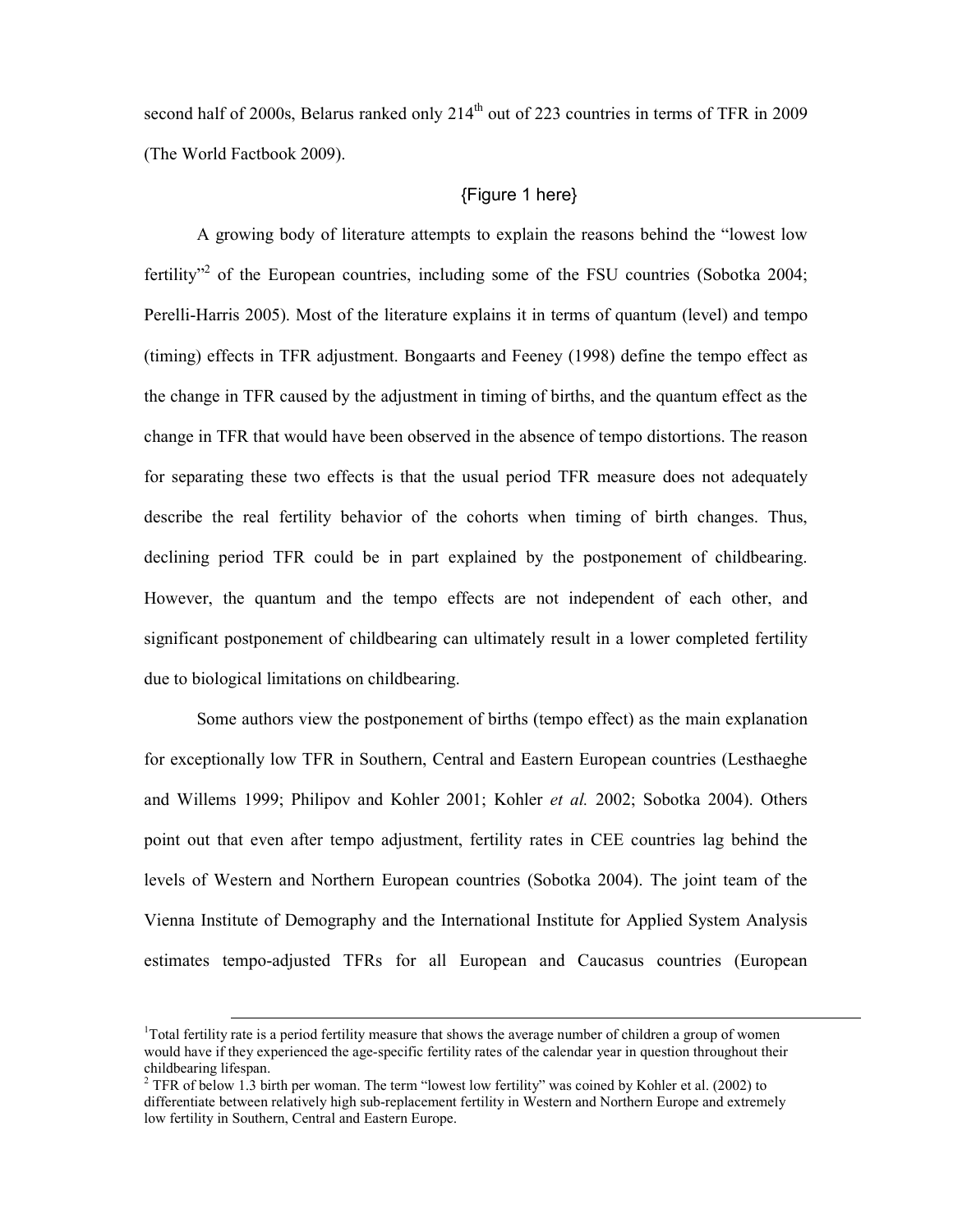Demographic Data Sheet,  $2008$ <sup>3</sup>. The results of this analysis for Belarus are summarized in Table 1. It reveals that the tempo effect in TFR has been relatively small and decreasing, and the fertility remained depressed after 2003 mainly due to the quantum, and not the tempo effect. While the calculations of the adjusted TFR are not available for periods before 2004, the period TFR has remained stable and above 2 since the mid-1970s, and has declined sharply after 1989.

# {Table 1 here}

Changes in the quantum of fertility can generally be caused by such factors as changes in social norms, economic conditions and the spread of contraception use. It had been argued that the major reason behind the fall in the number of births in the 1990s was that the small 1960s birth cohorts entered their childbearing age in those years, while the reason behind the rise in fertility in the 2000s was the contribution of the large generation of the 1980s (Shakhotska 2007). However this would not explain changes in the number of births per woman, measured by TFR. Several complimentary explanations for the fall in the fertility level in the 1990s included the delay in first births and changing women's roles in the family, increasing demand for child "quality", declining child death rate, worsening of the housing problem, increasing concerns about child health in the aftermath of the 1986 Chernobyl disaster, worsening of reproductive health and increasing infecundity (Shakhotska 2007), changing social values (from traditional to post-modern), increased access to birth control and growing divorce rate (Perelli-Harris 2008a). However, it seems unlikely that changes in demographic structure and social norms can explain the very rapid decline in the total number of births and the fertility rate during the 1990s and the unusually depressed fertility afterwards. In just eight years Belarusian TFR fell from 2.03 (in 1989) to 1.23 (in 1997). The

 $\ddot{\phantom{a}}$ 

<sup>&</sup>lt;sup>3</sup> For countries that did not have detailed fertility data by order of birth, including Belarus, they applied a simplified Bongaarts and Feeney (1998) formula using conventional TFR and mean age at childbearing (MAC) for all births:

adjTFR(t) = TFR(t) / (1 - r(t)) where  $r(t) = [MAC(t+1) MAC(t-1)] / 2$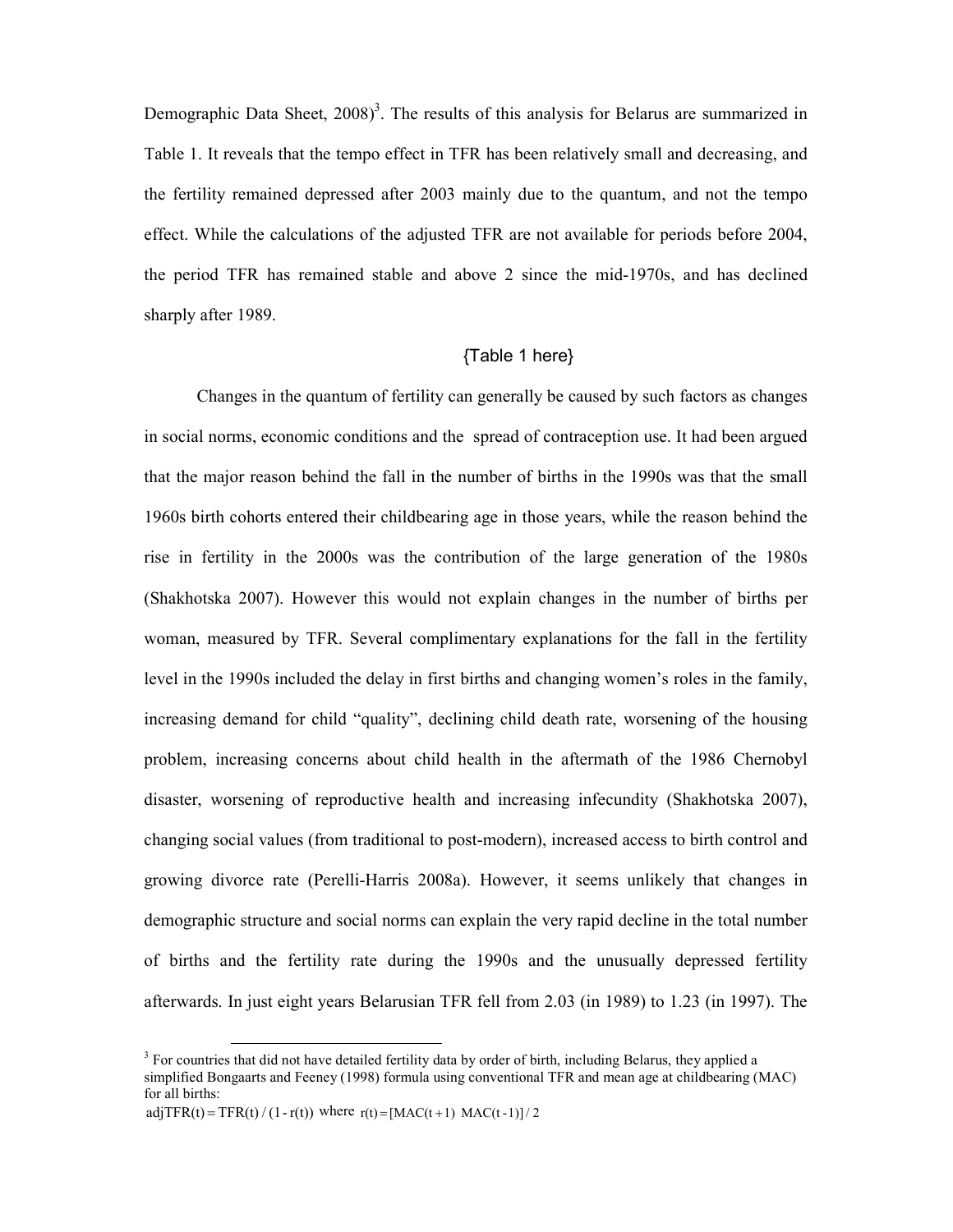speed of the decline exceeded that of any of the more developed European countries, and the fact that the fertility rate remained under 1.5 for over 14 years has become a defining feature of population dynamics in Belarus.

The decline in TFR in the FSU countries during the 1990s coincided with the period of economic transition and transformation. Economic problems are among the most commonly cited reasons behind the fall in birth rates: a sharp drop in GDP following the transition reduced family incomes which led to a falling demand for children. Economic uncertainty and increased job insecurity might have also led Belarusians to delay or forgo children as this has been observed over the past few decades across the European Union (Adsera 2005), in Germany after the reunification (Bhaumik and Nugent 2005; Kreyenfeld 2005), and in Russia during the transition (Kohler and Kohler 2002). Rising childcare costs could have also depressed fertility as many public daycare facilities and kindergartens either became commercial or disappeared (Kumo 2009). Childcare costs are expected to create an especially strong conflict between work and childrearing in the FSU country with traditionally high female labor force participation. Several studies on fertility in the FSU countries emphasized the importance of reduced economic activity and incomes that accompanied the economic transition (e.g., Kohler and Kohler 2002; DaVanzo and Grammich 2001). Yet other studies pointed at the timing effect on births from the expansion of pronatalist policies in the FSU in the 1980s, which resulted in depressed fertility in the early 1990s (e.g., Zakharov and Ivanova 1996).

The decline in fertility and the aging of the population have become a major policy focus for many countries where the shrinking workforce is projected to strain economic growth, and pension and social security programs. Several countries facing low birth rates implemented fertility policies that use the assumed relationship between economic variables

 $\overline{a}$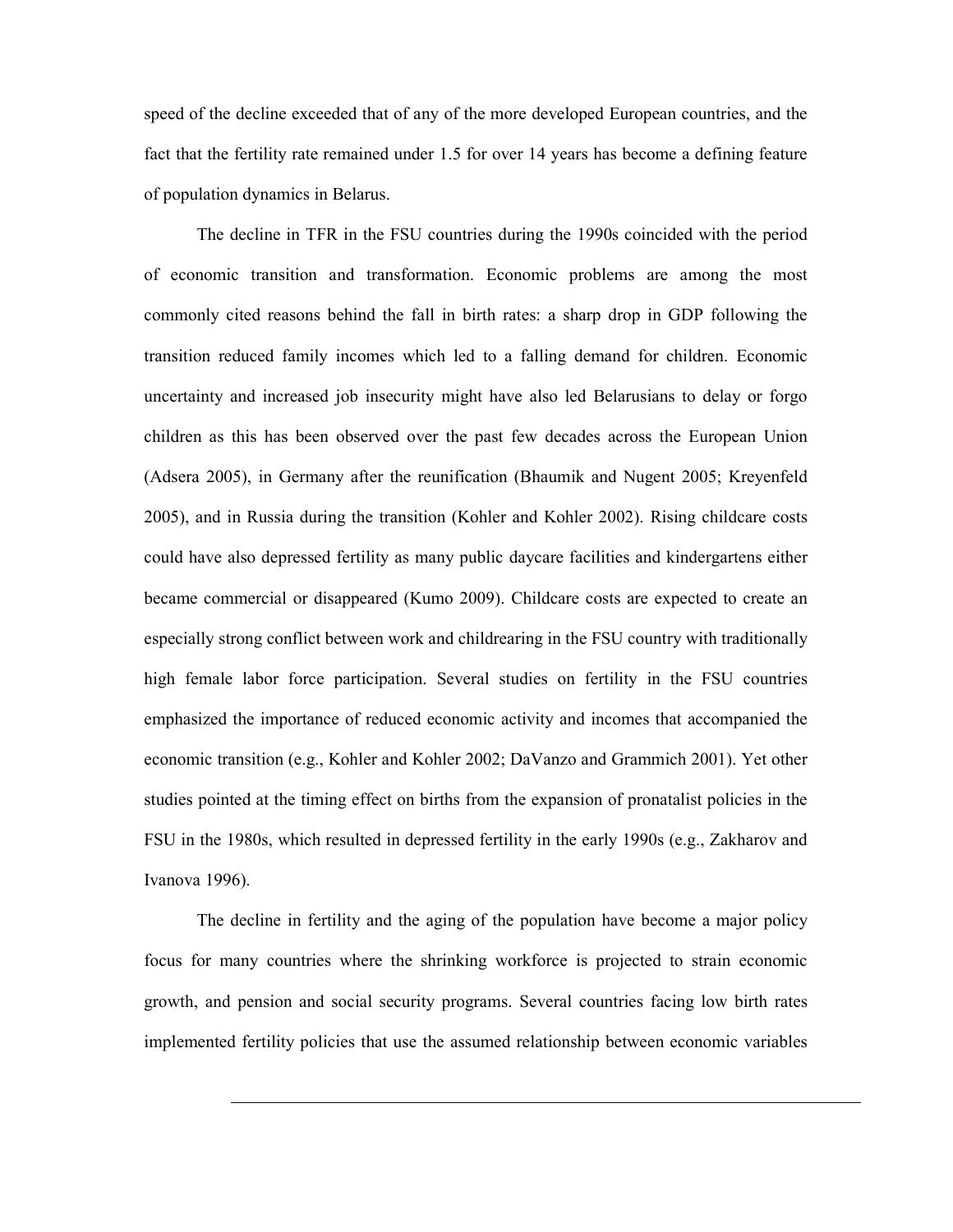and fertility. Lindo (2010) provides a review of the current pronatalist policies in more and less developed countries.

In Belarus the link between low fertility and population ageing is especially pronounced. Unlike in Western Europe, where population aging resulted mostly from an improvement in longevity, low fertility in Belarus has been the main determinant of the growing proportion of the elderly (Grigorieva 2009) and has been the main factor of the natural population decline after 1992 (see Figure 2). It is considered a major threat to the demographic security of Belarus followed by high adult mortality (Shakhotska 2006; 2007). According to the 2009 Census, the population of Belarus shrank by 5.5% in 10 years. With the current rate of childbearing, the population is estimated to shrink to about half of its size by 2050 (Shakhotska 2007). Furthermore, the share of population aged 60 and above is projected to double, and will almost reach the proportion of those of working ages by 2050 (Grigorieva 2009).

# {Figure 2 here}

After the population of Belarus had started to decline in 1992 following the drop in fertility, the government introduced several measures to halt the decline. In the 1990s, the government family policy was considered as a tool of preventing poverty among households with children: childbirth and childcare allowances were paid at a fixed rate per child and were not intended as incentives to increase childbearing (Gasyuk and Morova 1995). Recently, the childbirth allowances were increased and transformed into a tool of promoting births: in 2007 the childbirth allowance was differentiated by parity and increased to BYR 1.5 mln (approximately USD 500) for the first child and BYR 2.0 mln (USD 625) for the second and each subsequent child. Currently, the Belarusian Ministry of Labor is developing a strategy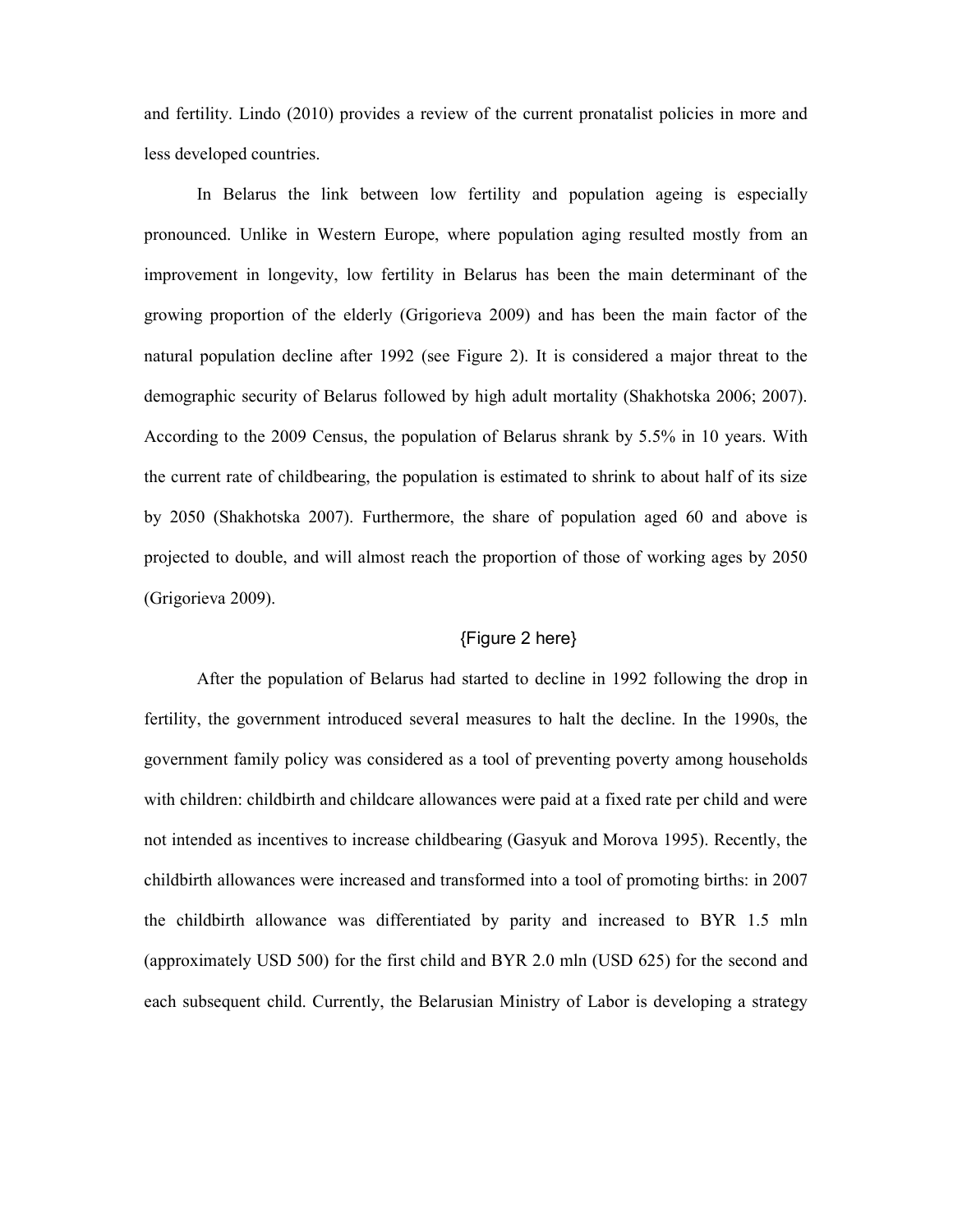for stimulating second births, within a complex of measures under the National Program of Demographic Security (NPDS) for 2011-2015.<sup>4</sup>

### {Figure 3 here}

It is hard to say whether the government incentives were responsible for the rising fertility rate after 2004 (see Figure 3) or whether something else was affecting fertility concurrently (e.g., changing social norms, rising incomes, reduced economic uncertainty). It is important to understand how economic factors influence fertility in Belarus in order to evaluate the consequences of policy interventions, and in order to forecast fertility trends.

The factors behind fertility decline in Belarus are likely to be very different from those in the more developed European countries. But so far, quantitative research on the determinants of childbearing in Belarus has been limited to cross-tabulations and has only been descriptive without attempting to disentangle the independent influence of various factors, or to establish the causal effect of economic factors on fertility (e.g. Shakhotska 2007). The paucity of fertility studies on Belarus is in part due to the lack of data: many other studies looked at fertility in Russia with the use of the Russian Longitudinal Monitoring Survey (RLMS) (e.g., Kohler and Kohler 2002; Grogan 2006; Kumo 2009), and in Ukraine with the use of the Ukrainian Reproductive Health Survey (URHS) (Perelli-Harris 2005) and the Ukrainian Longitudinal Monitoring Survey (ULMS) (Perelli-Harris 2008b). To the best of our knowledge, Belarus does not have comparable panel surveys or retrospective fertility surveys. The population census and the Belarusian Household Budget Survey (BHBS) are not designed specifically for studying the determinants of fertility at the individual level. Many findings for neighboring Russia and Ukraine can be applied to study fertility in Belarus because of the similarities in economic and fertility experiences. However, Belarus is usually considered a special type of economy among the FSU countries. Importantly, the pace of

 $\overline{a}$ 

<sup>&</sup>lt;sup>4</sup> See the project of the Concept of the National Program for Demographic security of the Republic of Belarus for 2011-2015. Available at http://un.by/pdf/bezopas.docx , accessed on 01.26.2011.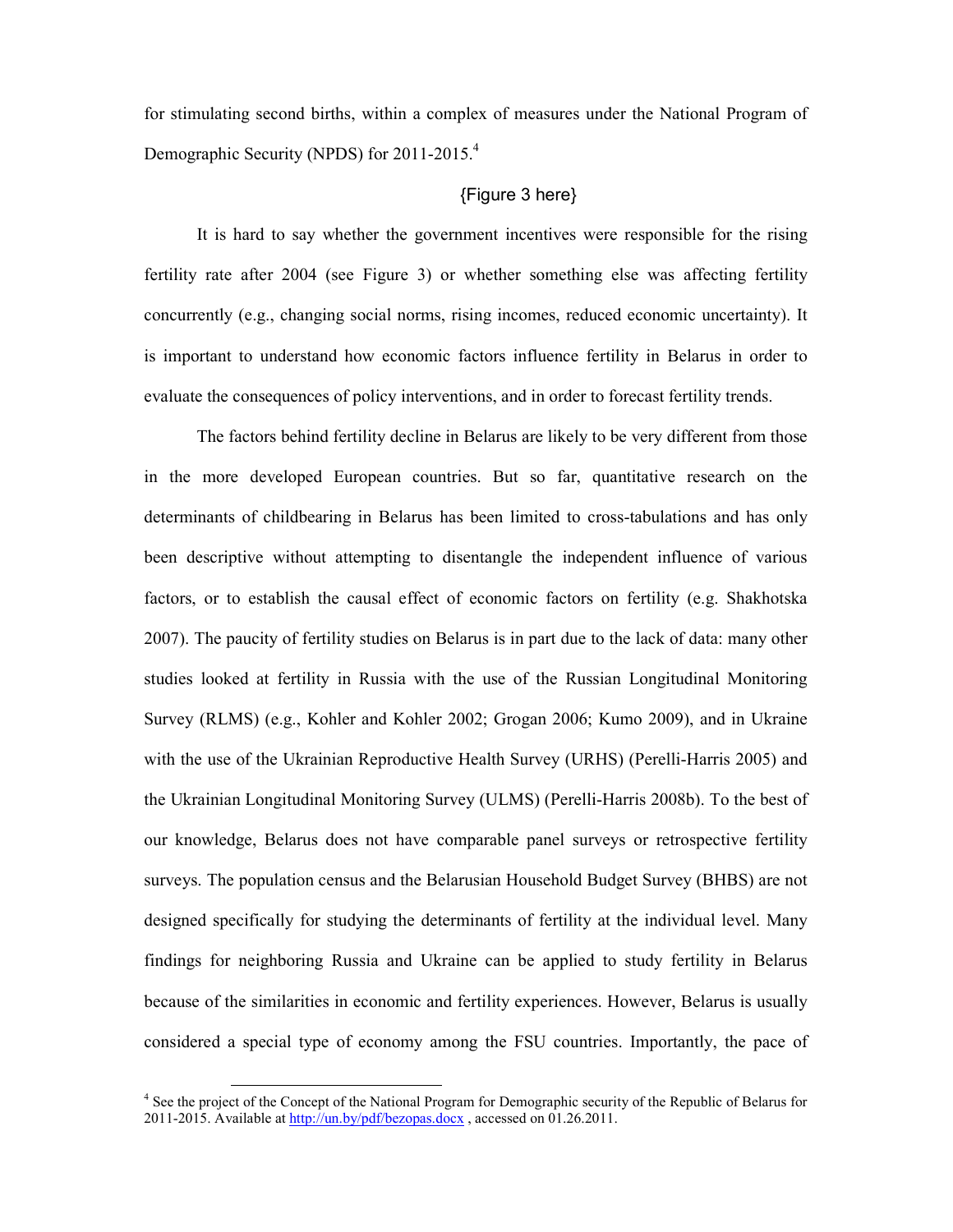market reforms was much slower in Belarus than in most of the FSU countries including Russia and Ukraine<sup>5</sup> (Brixiova and Volchok 2005) and it historically had a higher educated and skilled labor force (World Bank 2007). Further, the most recent fertility data used in the quantitative analysis of births in the most comparable states was from 2002 in Ukraine (Perelli-Harris 2005) and from 2004 in Russia (Kumo 2009). This makes it impossible to understand the trend in the most recent years when fertility rate was growing in all of these countries. We address these limitations by using the most recent micro-data from BHBS for the period 1995-2008.

The remainder of this paper is structured as follows: section 2 describes the data, the construction of the demographic and the economic variables and the estimation methodology, section 3 describes the results, and section 4 puts the results in perspective and offers a concluding discussion.

## 2. Methods

#### Data

 $\ddot{ }$ 

Our empirical analysis focuses on births in 1996-2007 by using the Belarusian Household Budget Survey (BHBS), also referred to in the literature as Belarusian Household Survey of Income and Expenditure. BHBS was initiated in 1995 and a nationally representative sample of approximately 5,000 households and all their members was interviewed every year. BHBS is considered to be the most reliable and comprehensive source of micro-data in Belarus. Although the primary goal of the survey is to record various sources of income and types of expenditures, it also has detailed demographic and socio-economic information, as well as information on self-assessed health status and smoking that are

 $<sup>5</sup>$  Belarus was the only post-soviet country that reversed market reforms in favor of a centrally planned economy</sup> in the 1990s. According to the index of structural reforms in the year 2000, Belarus was not even considered a transition economy (Aslund 2002, p. 246). Belarus remains among the least reformed among the European FSU countries and has a very closed economy, tight government control and very a small private sector.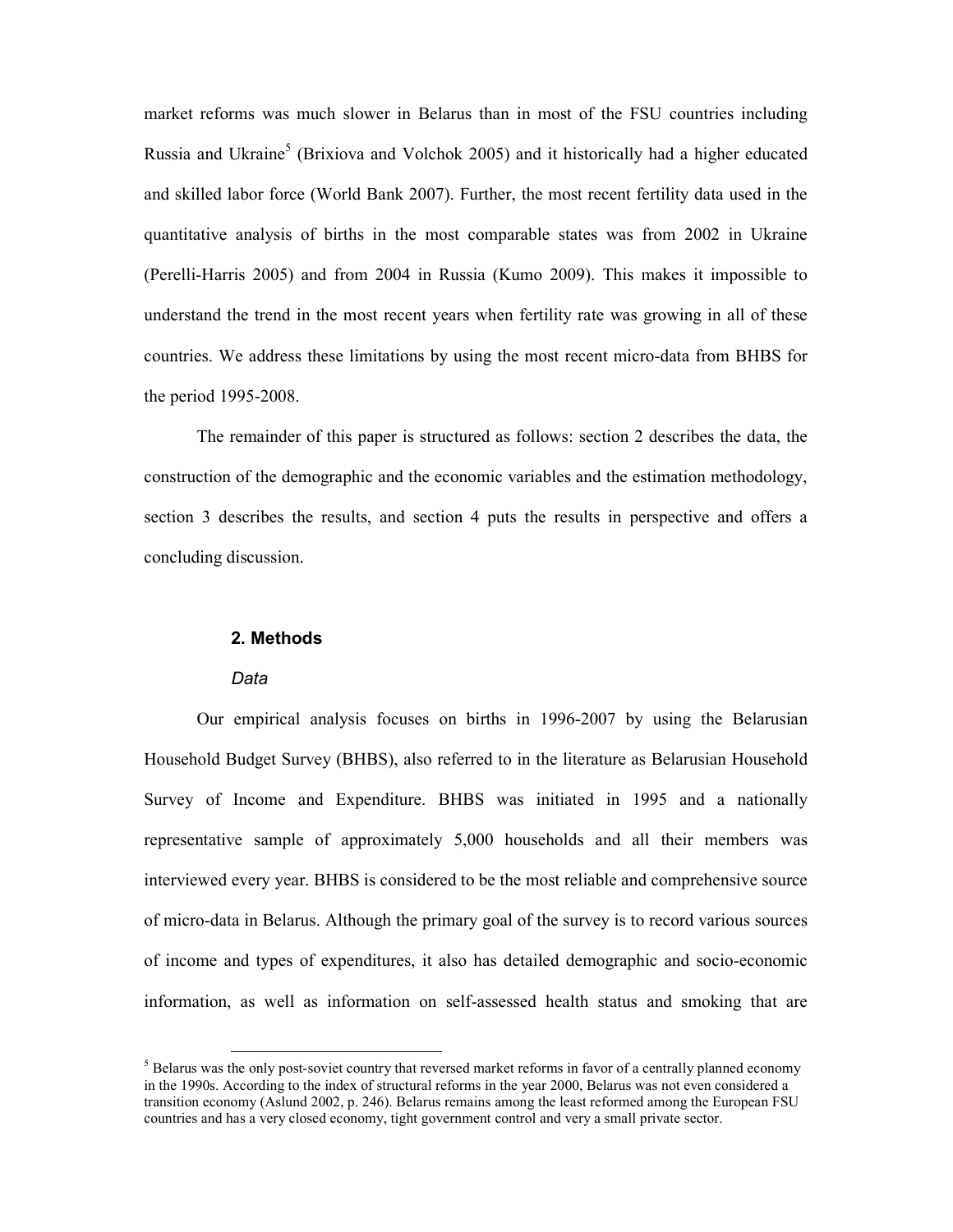relevant to the analysis of fertility. The survey questions changed only slightly over the years and the majority of questions and codes are comparable across years.

The information on fertility can be obtained in each year from the questions about the number of children a woman had in her lifetime and the age at first birth (in years). Since every member of a household was included in the survey, it was also possible to determine the presence of 1 y.o. children and match them to mothers residing in the same household by using women's fertility variables.  $6$  Appendix Table 1 contains the description of the steps involved in determining which women gave birth to the 1 y.o. children living in the same household for the analyzed sample.<sup>7</sup> As demonstrated in Figure 4, TFR level and trend constructed from the BHBS are very close to the official level and trend (World Bank 2010) during the analyzed years. The discrepancies may be due to a measurement error or the sampling procedure. Provided that the total fertility based on BHBS uses a sample of the population, rather than vital registration data, having some differences should be expected.

# {Figure 4 here}

## Measures and Methods

Our primary interest is in investigating whether economic conditions, such as income, wage, and economic uncertainty, have an effect on fertility after accounting for other important demographic covariates. Our analysis employs cross-sectional yearly data from BHBS to study the economic determinants of births by using information on women with 1 y.o. children. The analysis focuses on women between the ages 15 and 44, in which almost all of the childbearing takes place. Because individual-level covariates were measured after the

 6 Using information on children who were 1 y.o. at the time of survey yielded a better match of fertility rates to the official birth data from World Bank (2010) compared to using children who were 0 y.o. In addition, using information on the live children does not impose a substantial restriction on birth data since infant mortality in this period was very low. Furthermore, not accounting for multiple births should not bias the results either given their low number.

<sup>&</sup>lt;sup>7</sup> We have checked how sensitive our empirical estimates were to the imputation. The qualitative results in Table 1 did not change, and the estimates changed their magnitude and significance slightly only after we used the most stringent imputation procedure by assigning child to the only woman in the household who reported having had a child (i.e. only using imputation step 0 in Appendix 1).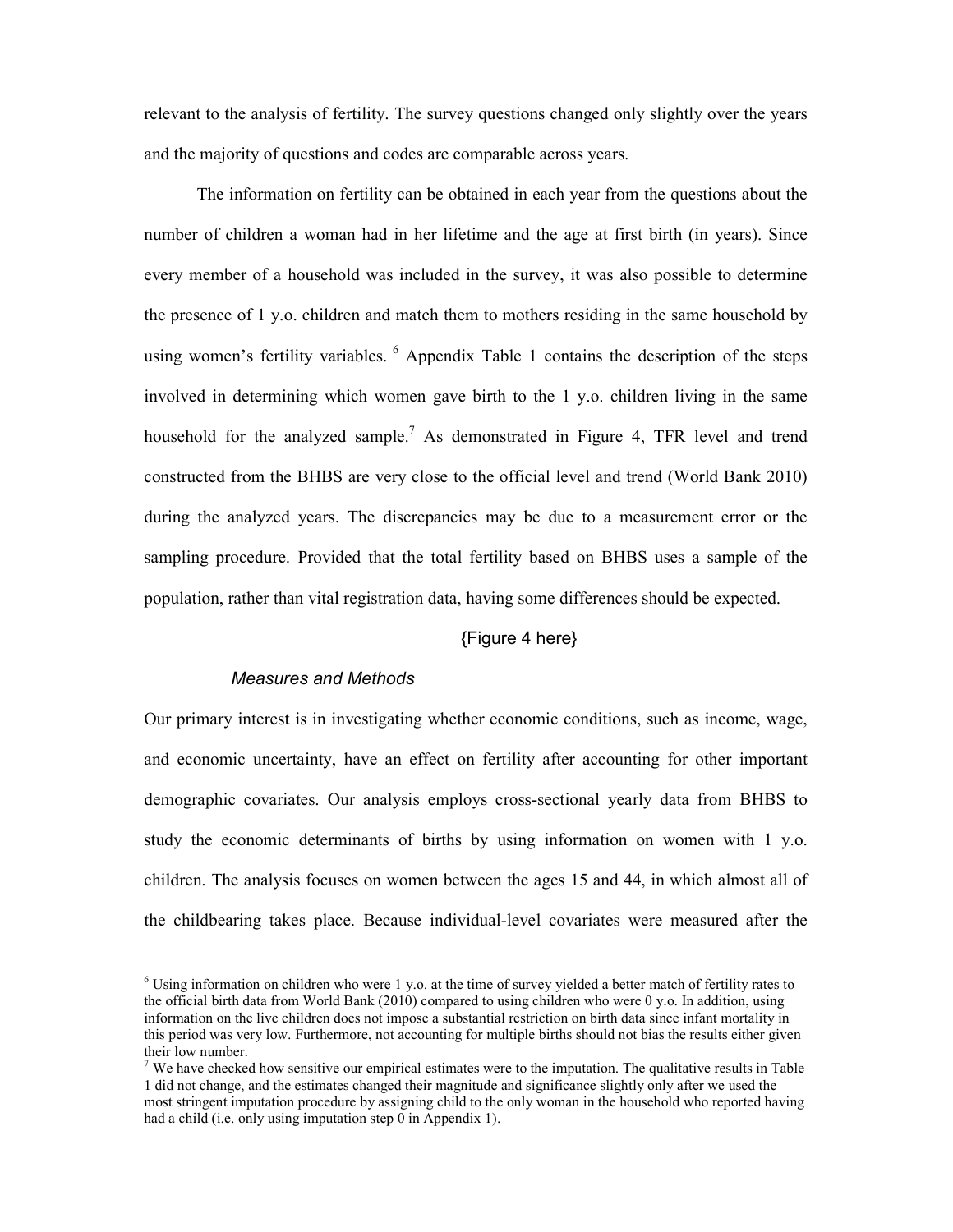birth took place, we rely on a synthetic cohort approach and make several assumptions in order to come close to identifying the causal effect of economic factors on fertility. We estimate the following model using probit regression:

$$
Pr(birth_{i_g}) = \alpha + \beta_1 \overline{X}_g + \beta_2 Z_{i_g} + \varepsilon_{i_g}
$$
 (Equation 1)

where the dependent variable is a binary indicator of giving birth (for all births, and separately for the first, the second, and the third birth). Our independent variables consist of two types: average economic characteristics within woman's 5-year age, region and education group  $g$ measured at the time of conception of the 1 y.o. (i.e. two years before the survey year),  $X_{g}$ , and actual individual-level characteristics that are unlikely to change over time, measured at the time of the survey,  $Z_{ig}$ . Group-level variables in  $X_g$  include average monthly earnings of a woman and its square, average monthly household income and its square, standard deviation of the monthly household income, average pregnancy and maternity benefits, childcare benefits and the percentage of employed women. By using the standard deviation of household income within a narrowly defined group (year-age-education-region), we hope to provide a reasonable approximation to the individual-level uncertainty experienced by the families.

Estimating the causal effect of men's and women's earnings on fertility is complicated by the endogeneity of earnings (Hotz et al. 1997). Third factors that affect individual's earnings potential, such as health or preference for family, could also affect family formation and fertility decisions. At the family level, fertility may be closely related to other lifetime choices of parents, such as the amount of time allocated to work, the investment in the human capital of children, and saving to smooth lifetime earnings. Estimation techniques that do not account for these factors lead to biased estimates. In order to give the coefficients on economic variables a causal interpretation and to deal with the measurement error, our empirical strategy is to use group averages of economic variables measured at the time of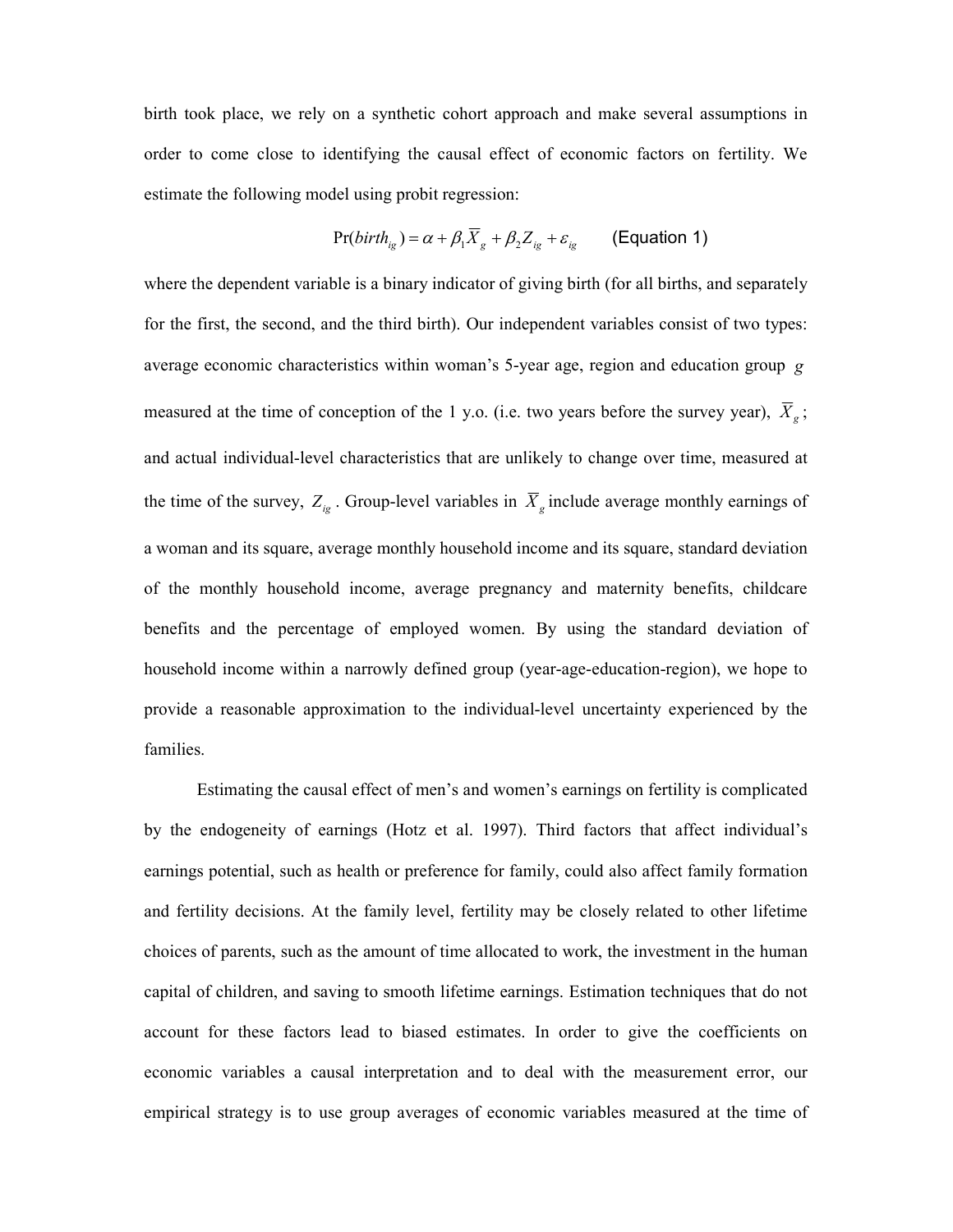conception. While group-level earnings are likely to be correlated with the individual-level earnings, the group-level earnings are unlikely to be influenced by the earnings of any particular individual provided that grouping is done at a sufficiently aggregate level. An additional advantage of using group-level earnings instead of the individual-level earnings is that we do not have to deal with the sample selection issue of only including workers who reported earnings<sup>8</sup>. Thus, the average earnings in our regressions can be interpreted as the earnings a woman can expect to earn given her characteristics, and thus are a reasonable proxy for the theoretical opportunity cost of childbearing.

For woman's earnings we used average net monthly earnings. Household income was measured using total household expenditure, which is considered to be a better measure than total household income due to frequent under-reporting of income in transition countries, where the share of informal sector is large (see discussion in Milanovic 1998). Household expenditure was adjusted for the household composition by using the OECD equivalence scale.<sup>9</sup> For pregnancy and maternity benefits we used the survey item "Maternity benefits, benefits for women registered within 12-week pregnancy period, benefits for those who look after the disabled/elderly, burial, lump-sum payments related to the termination of work and other local authority benefits". We believe that this variable mainly captures pregnancy and maternity benefits. For childcare benefits we used the survey item "Postnatal allowance and benefits for care of children under 16(18)".

We include the standard deviation of income as a measure of income uncertainty in the fertility equation, because micro-economic theories of demand for children predict a negative association between economic uncertainty and fertility (Becker 1991; Easterlin and

 $\overline{a}$ 

<sup>&</sup>lt;sup>8</sup> This is not a big issue in case of Belarus, where an unusually high employment ratio among women is the result of the Soviet legacy and the labor hoarding practiced in the state-run enterprises that are the major employers in the country. This is confirmed by the fact that 76 percent of women in the analysis sample were employed.

<sup>&</sup>lt;sup>9</sup> We used the so-called "OECD-modified" equivalence scale adopted by the Statistical Office of the European Union (EUROSTAT) in the late 1990s. It assigns 1 to the household head, 0.5 to each additional adult member and of 0.3 to each child under 19 (Hagenaars, de Vos and Zaidi 1994).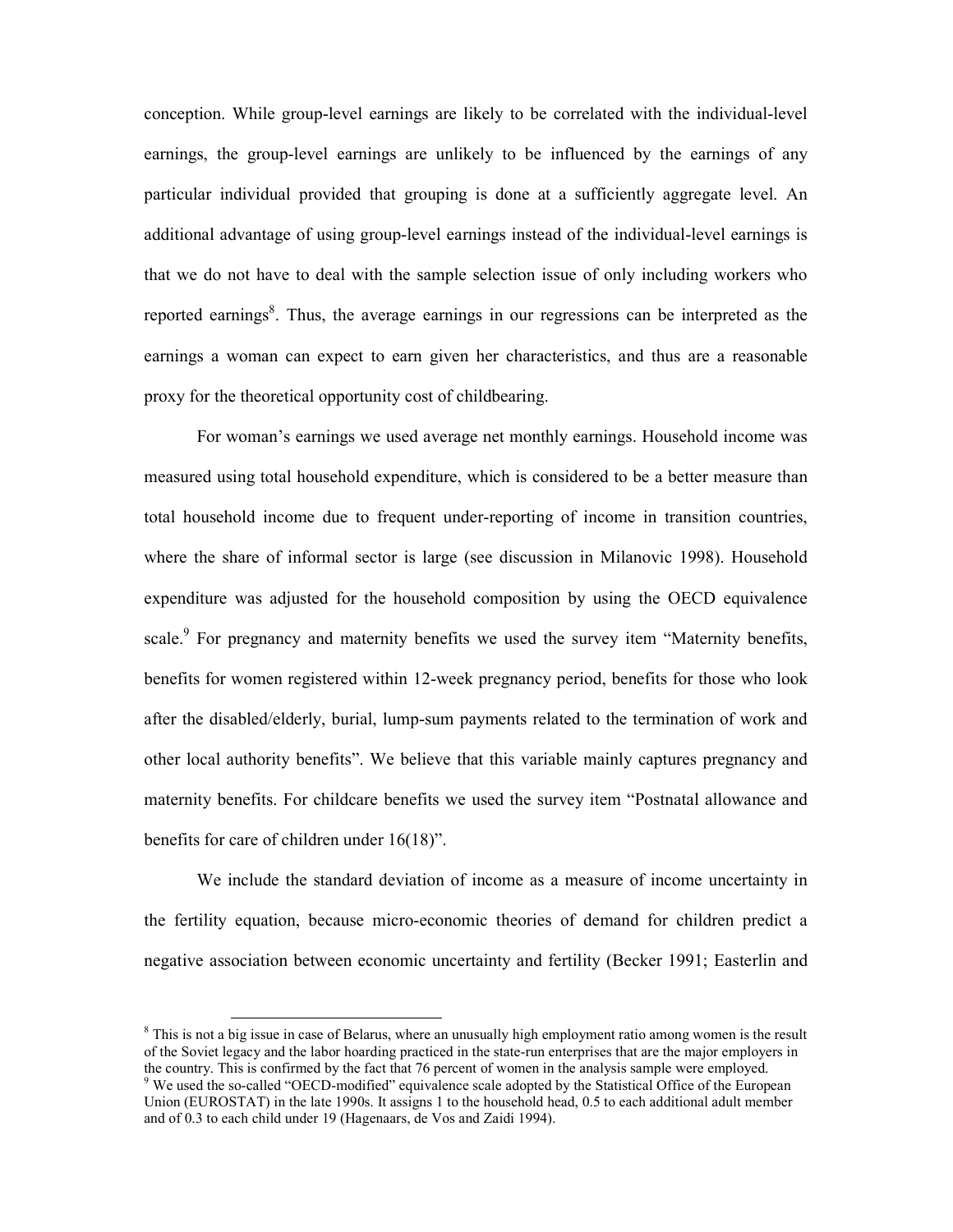Crimmins 1985). These models imply that during an economic crisis that leads individuals to lose jobs involuntarily or to expect a job loss, the pressure on the family's income or expected income leads the family to delay or forego having a child. Economic uncertainty that resulted from the economic crisis is considered to be a major cause for the "lowest-low fertility" in the FSU countries (Kohler, Billari and Ortega 2002; Macura 2004; Perelli-Harris 2008). This literature argues that macro-economic instability results in financial uncertainty at the individual level, which in turn leads to delay of marriage and fertility due to the individuals' pursuit of higher education and attempt to secure a steady job. Economic uncertainty may also lead a family to postpone or forego higher-order births if it causes the family to downgrade their outlook regarding economic resources (Philipov 2002; Perelli-Harris 2005).

Individual-level demographic controls in  $Z_i$  include year dummies, 5-year age group dummies, number of children a woman had and its square, a dummy for being single, and age at first birth (in the models for the second and the third birth). Other socio-economic controls measured at the individual level include a residence ownership dummy, living area of the dwelling, a woman's education dummy, regional dummies (including Minsk), a rural dummy, a poor health dummy, dummies for smoking and practicing sports. The dummy for poor health could in part capture problems with reproductive health. Smoking is recognized to have a negative impact on the ability to become pregnant and carry a pregnancy to term (see reviews in Augood et al. (1998), Speroff et al. (2004)). We also include three educational categories: below secondary, secondary, and university education.

## 3. Results

#### Descriptive analysis

Belarusian TFR declined in the 1990s, stagnated between 1997 and 2004, and gradually recovered thereafter. One is tempted to ask whether the economic transformation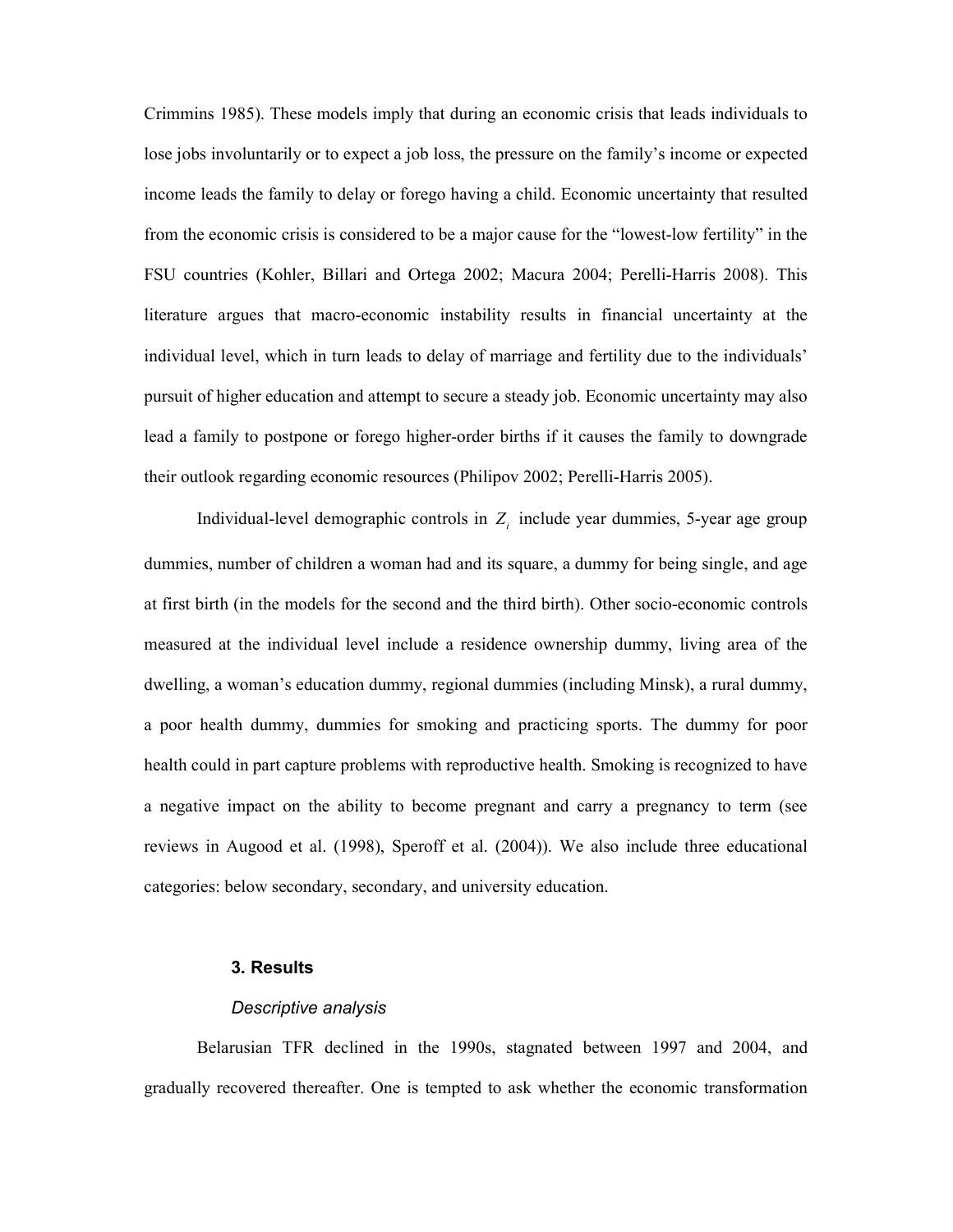was responsible for the sharp drop in fertility at the beginning of the transition to the market economy and a gradual recovery from 2005 onwards. Between 1989 and 1997 Belarusian GDP per capita plummeted (Panel A of Figure 5) along with real incomes. Since 1998, macro-economic conditions have improved and the continuous growth of GDP per capita could have helped to stabilize and to later increase the fertility rate (Panel A of Figure 5).<sup>10</sup> However, the relationship between average real income and fertility appears much weaker in Belarus compared to Russia and Ukraine (Panel A of Figure 5), which suggests that other factors might have exerted greater influence on fertility in Belarus. Annual per-capita  $GDP<sup>11</sup>$ and TFR followed a similar path up until 1999 (correlation coefficient 0.92) but the relationship broke down after 1999 (correlation coefficient only 0.67).

# {Figure 5 here}

While the correlation between general economic growth and fertility does not appear strong overall, the classical models of demand for children (Becker 1960; Mincer 1963) suggest the need to separate the wage of wife and the household income (usually measured using the husband's earnings). These models view children as durable goods in the utility function of parents. While household income is usually assumed to cause higher demand for children, higher women's wages are associated with both increased household income and increased time cost of children, thereby having offsetting income and substitution effects on the demand for children. Usually however, the observed association between family income and fertility is negative in both cross-sectional ad time-series data. Trying to reconcile this phenomenon with the neoclassical fertility theory and the assumption that children are normal goods, Becker and Lewis (1973) and Willis (1973) assumed that parents view the human capital of their children (child quality) and the number of children (child quantity) as

<sup>&</sup>lt;sup>10</sup> The computation of the real GDP per capita in Belarus might be distorted due to the limited applicability of the usual methodology to compute GDP deflator to the economy with regulated prices (see discussion in Zlotnikov 2011).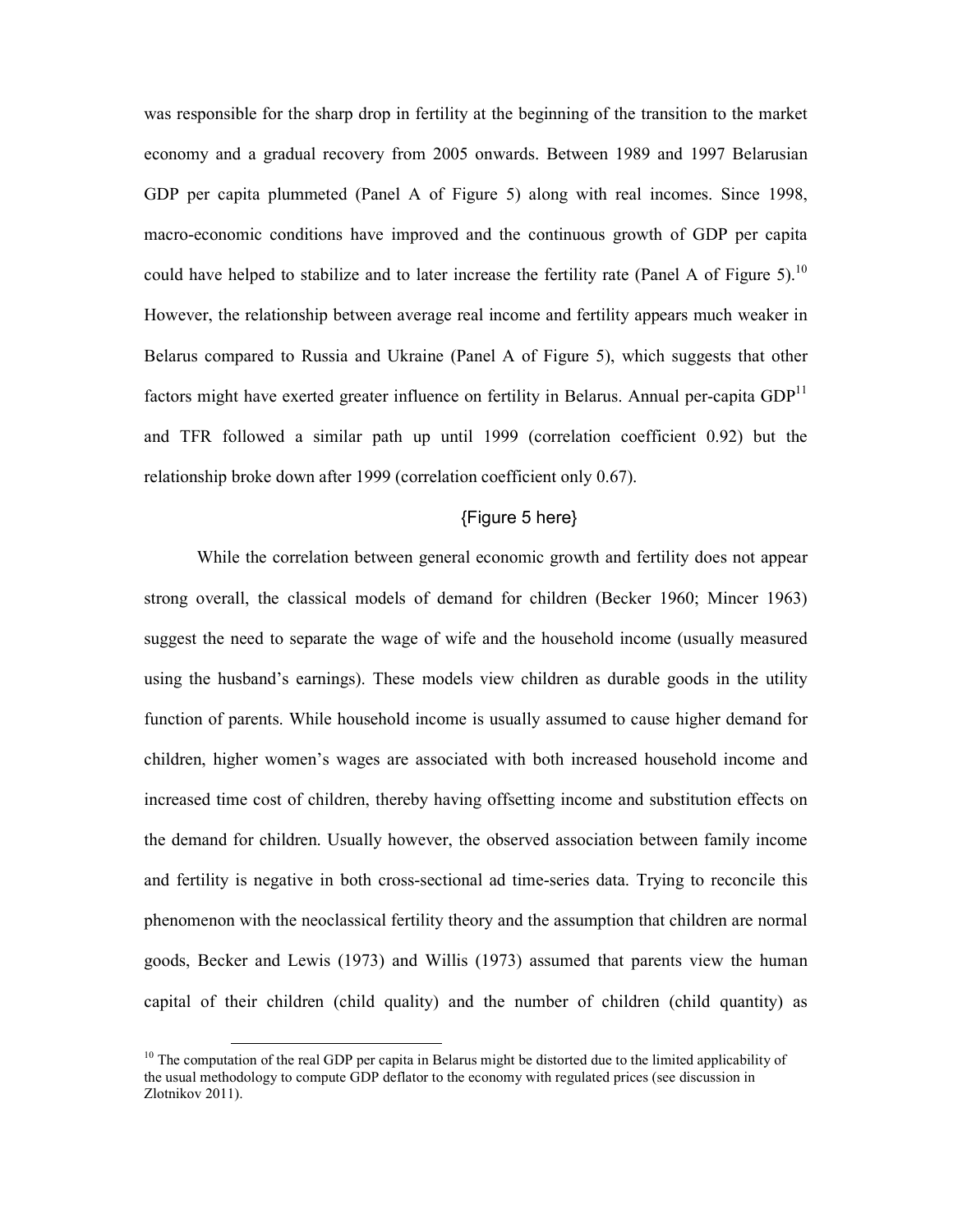substitutes by incorporating an interaction between child quality and child quantity into the parental budget constraint. Assuming that the income elasticity of child quality is greater than that for quantity helped to explain why parents have fewer children (of higher quality) as income rises.<sup>12</sup>

The positive relationship between fertility and per capita income in the 1990s in Belarus is consistent with the prediction from the neoclassical theory if income effect dominates the substitution effect. However, this positive correlation is itself surprising, given that the data for European countries for the last 150 years only showed negative correlation. And while the data for Belarus does not show a consistent relationship between TFR and GDP after 1999, the relationship continued to be positive in the other neighboring transition countries (Russia and Ukraine, panel A of Figure 5), making fertility during transition an interesting object of study.

Panel B of figure 5 looks at the trends in male and female wages separately. The only available data on earnings and income measures come from BHBS, which starts from 1995. Both male and female monthly wages had very similar levels and followed very similar trends (possibly as a result of administrative wage determination in Belarus), with gender wage gap increasing slightly between 1996 and 2008. All income measures are one-year lagged to match the year of conception, so they were actually measured in 1995-2007. There does not appear to be a consistent relationship between either of the wage series and the TFR during this period. The lack of a clear relationship could be due to omitting other important factors (e.g. female employment rate) or the need to look at separate components of the TFR. Total monthly household expenditure and income are not consistently related to TFR either (Panel

<sup>&</sup>lt;sup>11</sup> Per capita GDP was lagged by one year in order to correspond to the year of conception of births used in the calculation of TFR.

 $12$  In addition, Jones et al. (2008) demonstrated that the models that incorporate parental time into the production function for children can also generate a negative relationship between husbands' earnings and fertility even without requiring husbands' time in the production of children. For example, assortative matching can lead couples with high-earning husbands to have low fertility. Alternatively, increasing value of time in non-market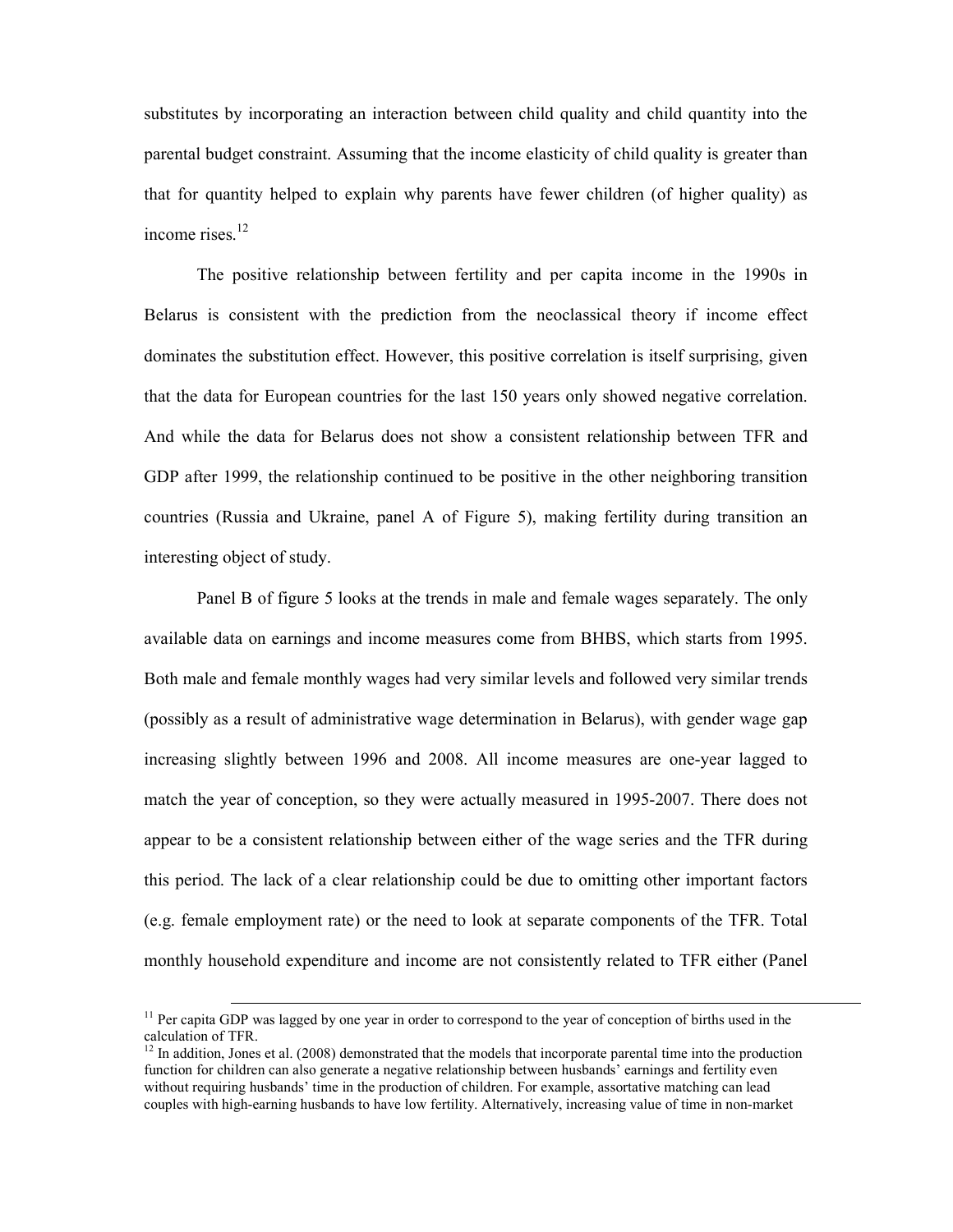C of Figure 5). The standard deviations (used as a measure of volatility) of income and expenditure also do not exhibit a consistent relationship with the TFR.

## {Figure 6 here}

In order to explore the hypothesis that fertility decline during the 1990s was driven by the convergence of social norms of childbearing in Belarus towards those that prevail in the OECD countries, we have plotted mean age at first birth (MAFB) in Figure 6. Under the changing social norms hypothesis, fall in fertility in the 1990s should coincide with (and result from) the delay of first births and rising MAFB. First, we calculate period MAFB using data from BHBS. Figure 6 suggests that between 1988 and 1999, the period MAFB ("period all", i.e. computed for all women) stayed between 22.4 and 23 years.<sup>13</sup> Period MAFB declined slightly in the late 1980s, possibly due to the Soviet pronatalist incentives that encouraged early childbearing (Zakharov and Ivanova 1996; Perelli-Harris 2005). However, period MAFB was slightly increasing after 1999, reaching 23.7 in 2006. While the BHBS data after 2006 was not used to calculate MAFB, according to TransMONEE database, period MAFB continued to increase after 2006, reaching 24.2 in 2007 and 24.4 in 2008.

Period MAFB may not reflect the actual MAFB because the survey asks women about their first birth up to the age in the last calendar year, resulting in a truncation of birth histories for the younger women. In order to reduce the effect of truncation, we have plotted MAFB line for the first births that occur under the age of 31 in any given calendar year ("period  $\leq$  31"). This line is very close to the aggregate period MAFB, suggesting that the number of first births after age 30 is not significant in Belarus. On the other hand, cohort MAFB ("cohort all"), computed over women's entire life for women who are 30-44 years old at the time of the survey, suggests that MAFB was slightly increasing for older birth cohorts

activities as a function of husbands' earnings may lead parents to substitute time-intensive goods (children) with money-intensive goods.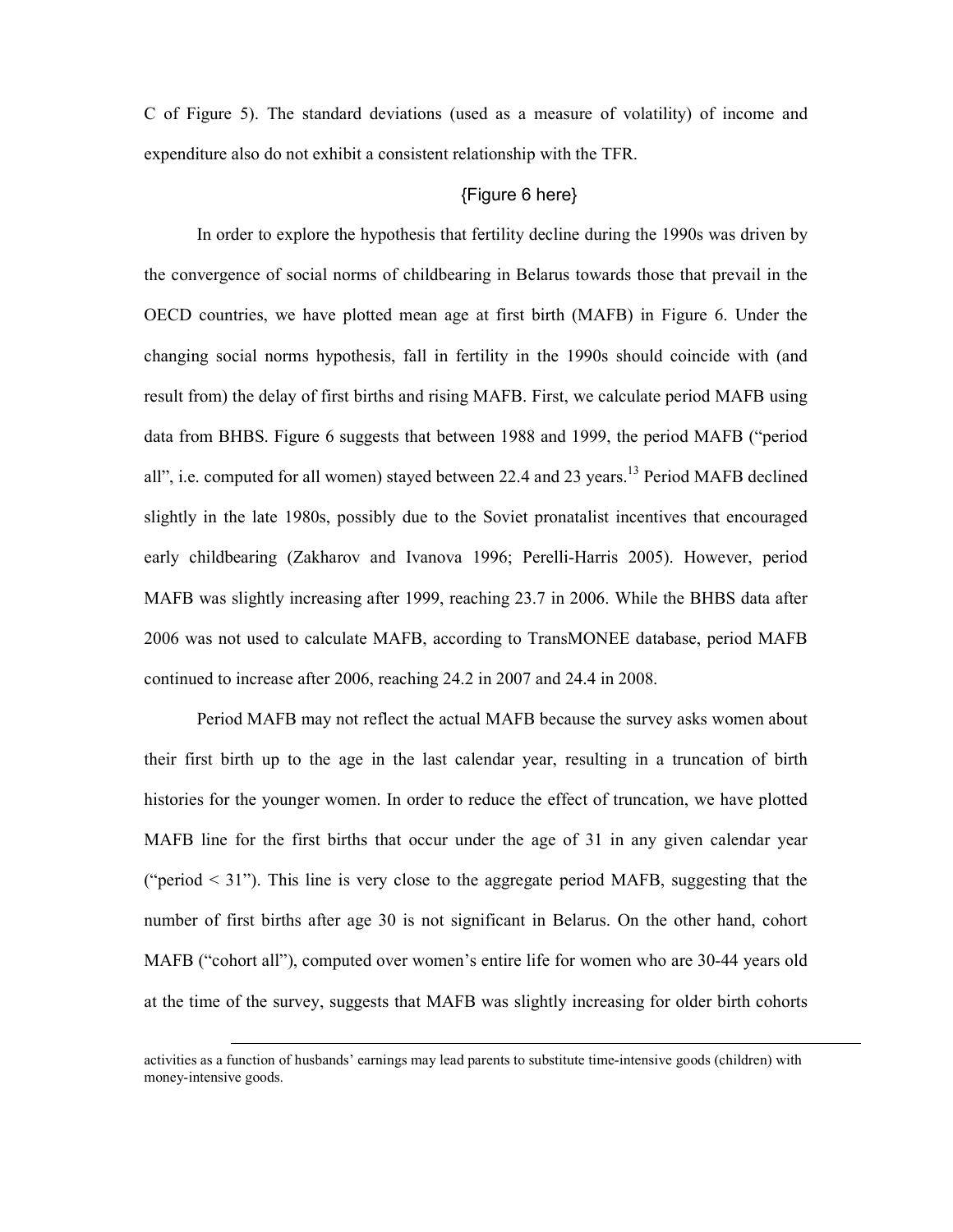(aged 30-44 between 1986 and 1993), was stable for the subsequent birth cohorts (between 1993 and 2002), and was slightly increasing after that. In order to reduce the effect of truncation from not accounting for the first births to the older women, we have provided MAFB under the age of 31 only ("cohort  $\leq$  31"), regardless of the age at the time of the survey. This MAFB shows a monotonic trend towards slightly younger childbearing. While an increasing share of the younger women might be delaying first births past age 30, it seems unlikely that this share is big enough to raise the period or cohort MAFB substantially for the later calendar years or the later cohorts. Therefore, the fall in birth rates during the 1990s and the increase after 2004 has little to do with the transition of Belarus towards the European pattern of childbearing, and has more to do with the timing and the number of births of higher parities. Furthermore, because 89% of women had children before age 25 and 92% of women had children before age 30 between 1995 and 2008, first birth appears to be a nearly universal phenomenon and there is not much variation in its timing despite big social and economic changes during this period. Therefore, our analysis also examines the determinants of the second and the third births, which are more likely to be amenable to the economic conditions.

Descriptive statistics for the analysis sample appear in Table 1. 40,126 women were at risk of giving birth during the analysis period. Out of these, 14,499 women were at risk of first birth, 10,974 were at risk of second birth, and 11,976 were at risk of third birth. The residual number of women who were at risk of birth of the fourth or higher parity was only 2,677, suggesting that having three or more children is very rare in Belarus. Out of 849 first births in the sample, only 90 first births were conceived at age 30 and above. The rest of the descriptive statistics refer to the years 1995-2006, which is when the sample births were conceived. Average monthly female wage was 79.3 constant 2008 USD, while average monthly household expenditure was USD 138.5 during the analysis period. The analysis

<sup>&</sup>lt;sup>13</sup> This is consistent with the UNECE Gender Statistics (http://www.unece.org/stats/gender/), which reports that the age at the first birth in Belarus was increasing very slowly, from 22.9 in 1990 to 23.3 in 2000 and is one of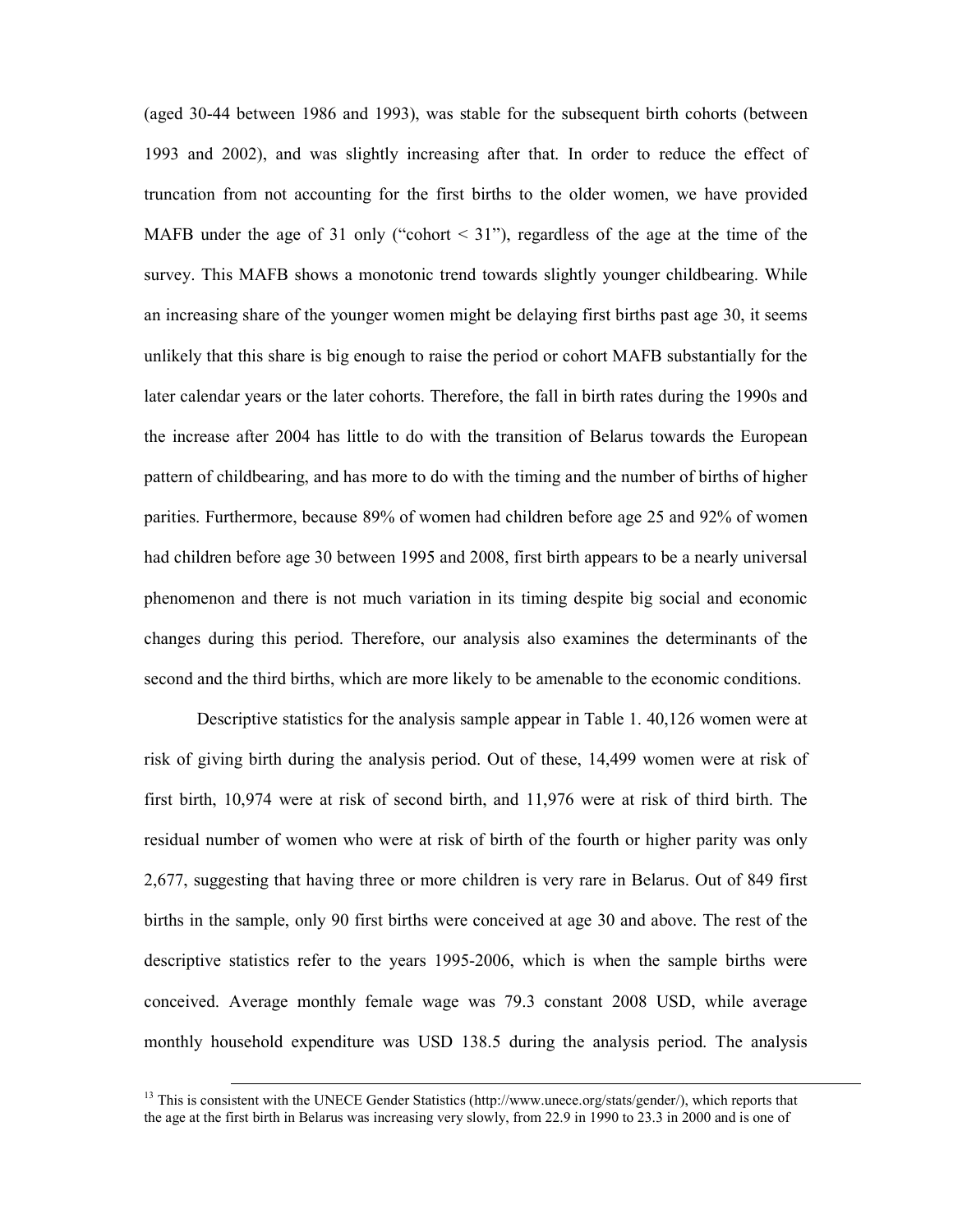focuses on the 15-45 year old women, who conceived 1,630 children between 1995 and 2006. The average age at first birth was close to 22 years.

### Multivariate analysis

The results of estimating equation 1 using probit regression are presented in Table 3. Estimation was done for all births, and separately for the first, the second and the third birth. All regressions were run separately for the 15-29 and the 30-44 year old women in order to allow the effect of demographic and socio-economic factors to differ between these age groups. Only women who are at risk of giving birth of a given parity were included in the regressions.

Turning to the results of the regression analysis, the demographic variables such as female age, age at first birth, number of children, and dummy for being single all had the expected signs and were significant in most of the specifications. As expected, the rural dummy shows that the probability of having a birth was higher in the rural area. Housing arrangements were significantly associated with the likelihood of giving birth, however the sign of this association differed by parity and by the age of the woman. Ownership of dwelling and its living area were negatively associated with having a first child among the 15- 29 year olds. This suggests that first births are more prevalent among people who have an unstable housing tenure and could be an indicator of economic disadvantage. The negative coefficient on home ownership is also present for the third births among the 30-44 y.o. women. However, this result is reversed for the second births, which are positively associated with the home ownership among the 30-44 y.o. and with the larger living area among the 15- 29 y.o. women. Variables related to health were consistently significantly associated with the childbearing. Woman's evaluation of own health as "Bad" or "Not very good, but not bad"

 $\overline{a}$ 

the lowest in the region (Pastore and Verashchagina 2008).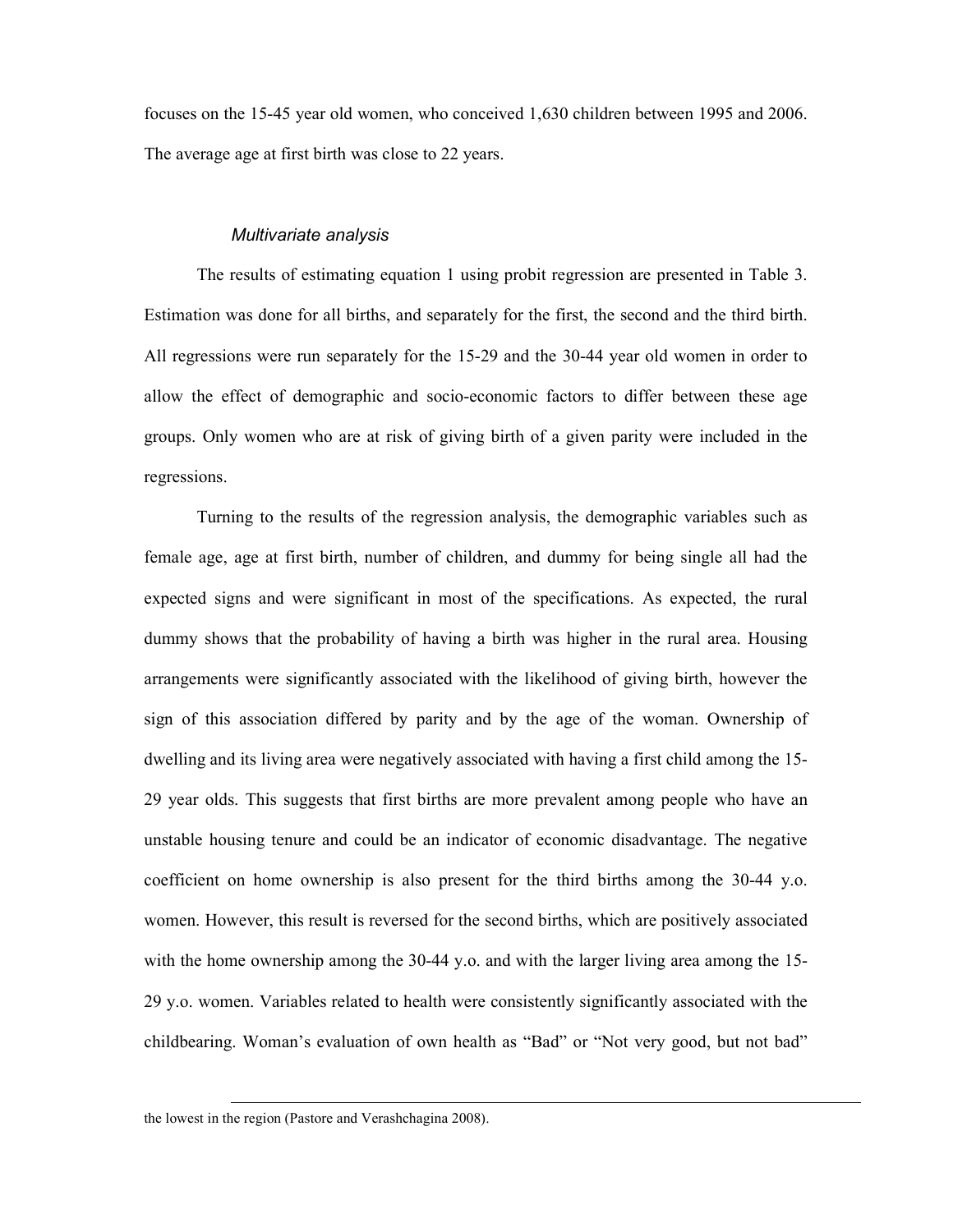(relative to "Very good " and "Good") was associated with significantly lower probability of giving birth of any parity and across all age groups (except for the third births among the 30- 44 y.o.). Women who practiced sports had on average lower probability of having a birth. Practicing sports and involvement in physical fitness have been linked to amenorrhea and infertility in women (Backer 1981; Noakes and Van Gend 1988). Smoking showed the expected negative association with having a first child among the 30-44 y.o. women, and with having a second child among the 15-29 y.o. women. After accounting for other factors, higher educational attainment (secondary or university education relative to less than secondary) among the younger women showed an unexpected positive association with having the first child and the expected negative association with having the third child. The unexpected positive coefficient in case of the first birth was due to the fact that the regression compared young women still in high school to older women who had a chance to complete secondary education: the unexpected coefficient disappeared (became small and statistically insignificant) after the sample was restricted to ages 20 and above.

Economic variables, which were measured as group averages at the time of conception, exerted significant influence on fertility. Total household income had a significant and non-linear effect on births, which also differed by age of the woman and by parity. Higher income led to a higher probability of a second birth among the younger women, and a lower probability of first and third birth among the older women: a 100 dollar increase in per capita monthly income led to a 6.8 percent increase in the probability of a second birth among the 15-29 y.o. women, to a 6.2 percent decrease in the probability of a first birth among the 30-44 y.o. women, and to a 0.6 percent decrease in the probability of a third birth among the 30-44 y.o. women. The positive effect of household income found among the younger women fits with the classical economic model of fertility, where, if a child is viewed as a normal good, higher income leads to higher fertility. On the other hand,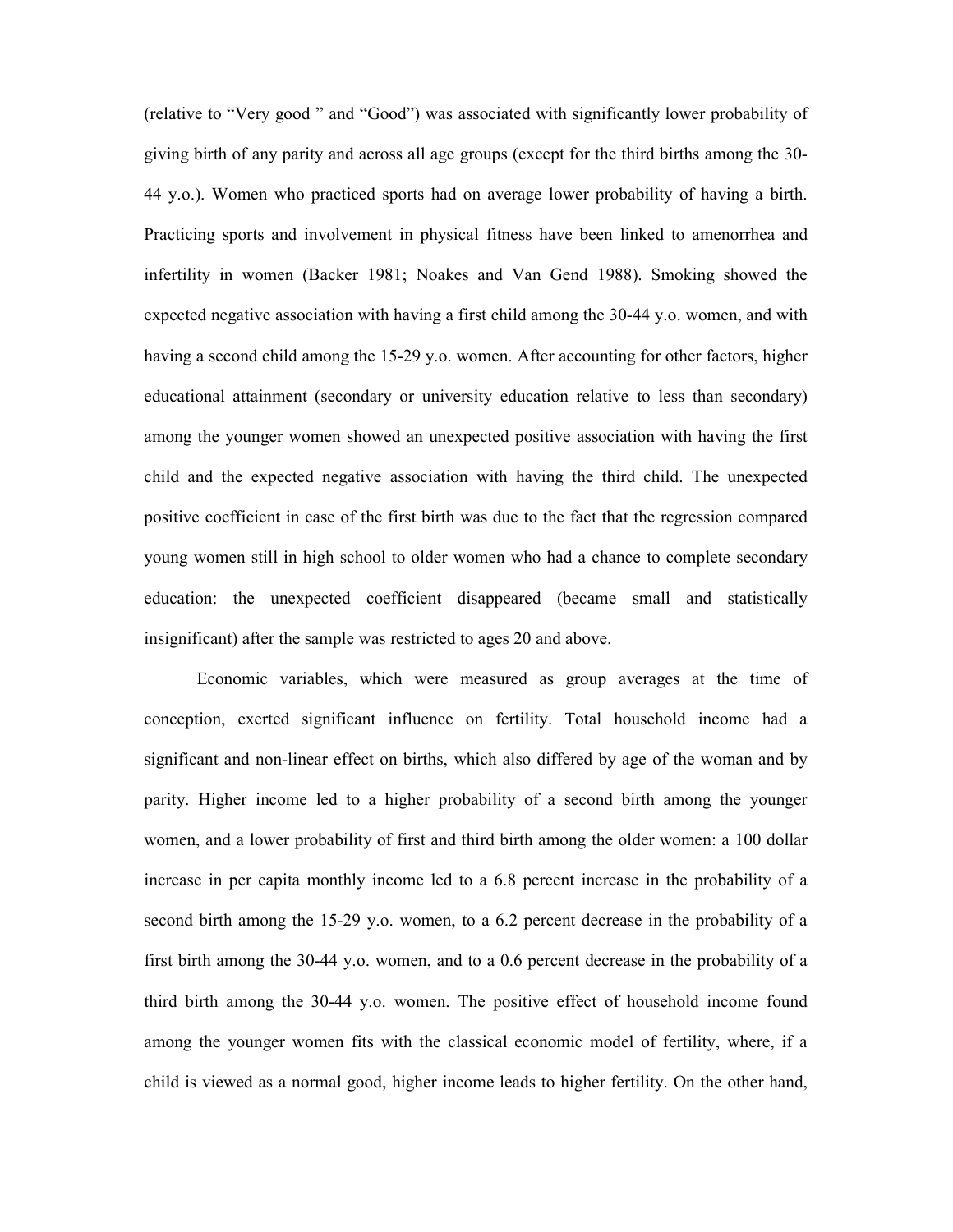the negative effect on fertility observed among the older women can be explained either using the quantity-quality framework, where parents invest in child quality instead of child quantity if their income increases (e.g., Becker and Lewis 1973), or using other explanations based on assortative matching of parents or the assumption that the value of time in non-market activities is increasing in husbands' earnings (for a discussion, see Jones et al. 2008). Further analysis is necessary in order to discriminate among these competing explanations. Female wage did not have a significant effect on birth probability, except for the expected negative but only marginally significant effect on second births among the younger women.

There was a strong response of fertility to economic uncertainty: increase in household income volatility by 1 standard deviation led to 2.2 and 0.8 percent decreases in the probability of giving birth among the younger and the older women, respectively. The analysis by birth parity revealed that this response was confined to the second births among the younger women and the third births among the older women. Maternity benefits were associated with a lower probability of first birth among 30-44 y.o. women. This is likely a result of sample selection, i.e. women who plan to have a child and face higher maternity benefits have it at the age of 15-29, and those who are still at risk for the first child after age 30 comprise a very selected group of women with unusually low fertility or who have problems with fecundity. Unfortunately, there is no question in the survey that would ask about fertility expectations or reproductive health of a women or men. On the other hand, higher maternity benefits resulted in higher probability of having a second child at the age of 30-44. Higher childcare benefits raised the probability of having the first child at all ages, with no effect on the second or the third child.

### 4. Discussion and Conclusion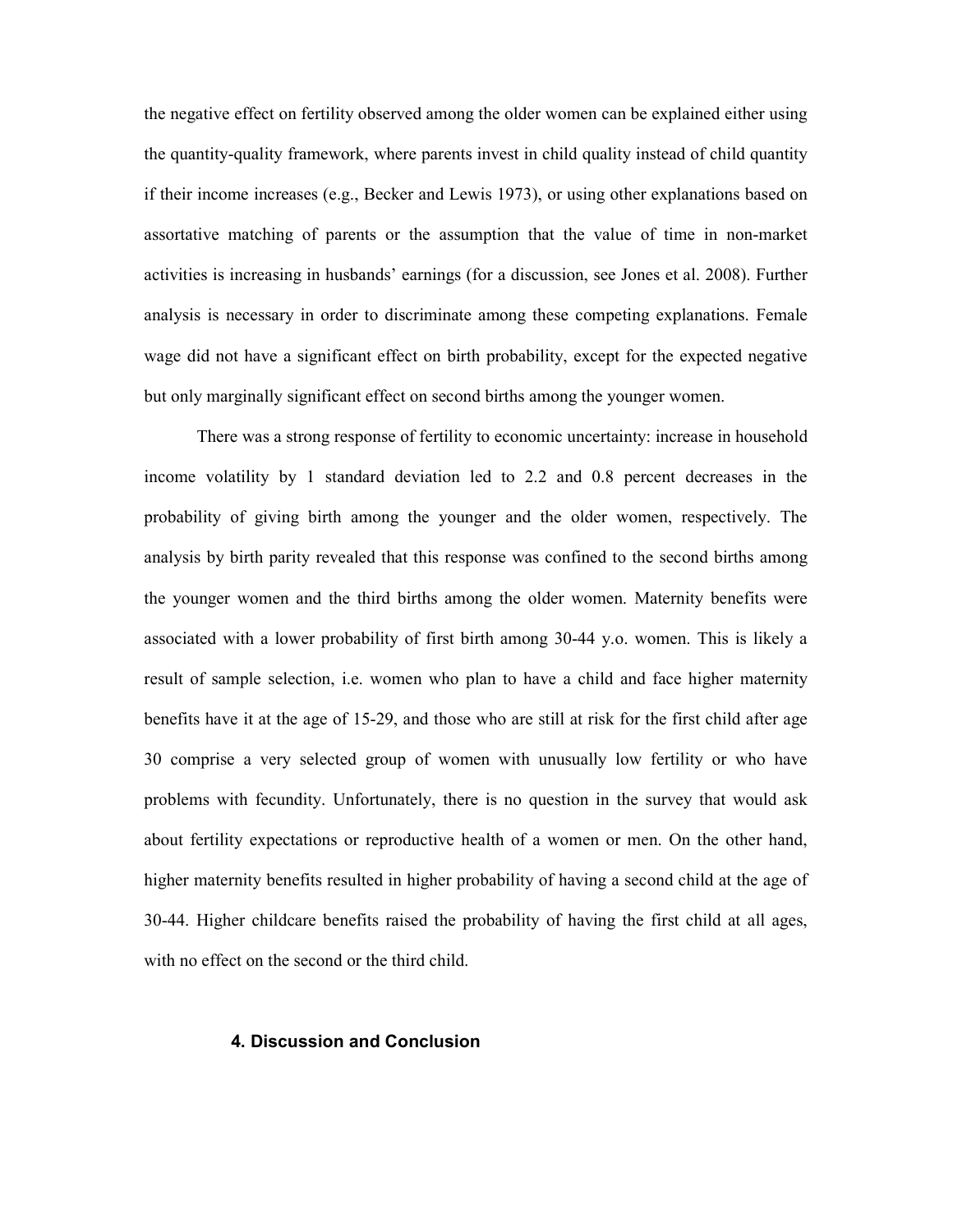In this paper we analyzed several hypotheses about the potential determinants of recent trends in fertility in Belarus, with a focus on the economic factors. Our analysis revealed the importance of some previously unexplored economic determinants after holding the salient demographic and socio-economic factors constant. In particular, we found household income to positively affect the fertility of younger women and negatively affect the fertility of older women. We also found these effects to differ by birth parity. In addition, we confirmed that income uncertainty plays an important role in fertility decisions, with the effect confined to the second and the third births. We also found that fertility is amenable to maternity and childcare benefits. These results are in contrast to the recent literature on the determinants of fertility in Russia (Kumo 2009; Roshina and Boikov 2005) that did not find a significant effect of economic factors on fertility after accounting for the usual demographic controls. The lack of effect of economic factors in these studies could be due to the limited number of the economic variables used, the endogeneity of income and wages that were measured at the individual level, or the failure to consider the differential effect of these factors on births of different parities. Careful analysis of the specifics of the childbearing process, such as the nearly universal childbearing and young age at first birth in transition countries, should precede and inform the formulation of the empirical specification.

Our findings can aid in formulating specific recommendations for demographic policies in Belarus, and in other countries with similar experiences. In particular, our findings support the policy of stimulating primarily higher order births (second and third) in an attempt to raise fertility. We confirmed that first births are ubiquitous in Belarus, with almost all women (89%) having first birth before the age 25 and with average age at first birth being low (22-24 in 1995-2006). We found that the reduction in fertility during the 1990s and increase in fertility after 2004 were primarily a result of changes in the number of second and third births. The emphasis of the Belarusian demographic policy (as outlined in NPDS) on economic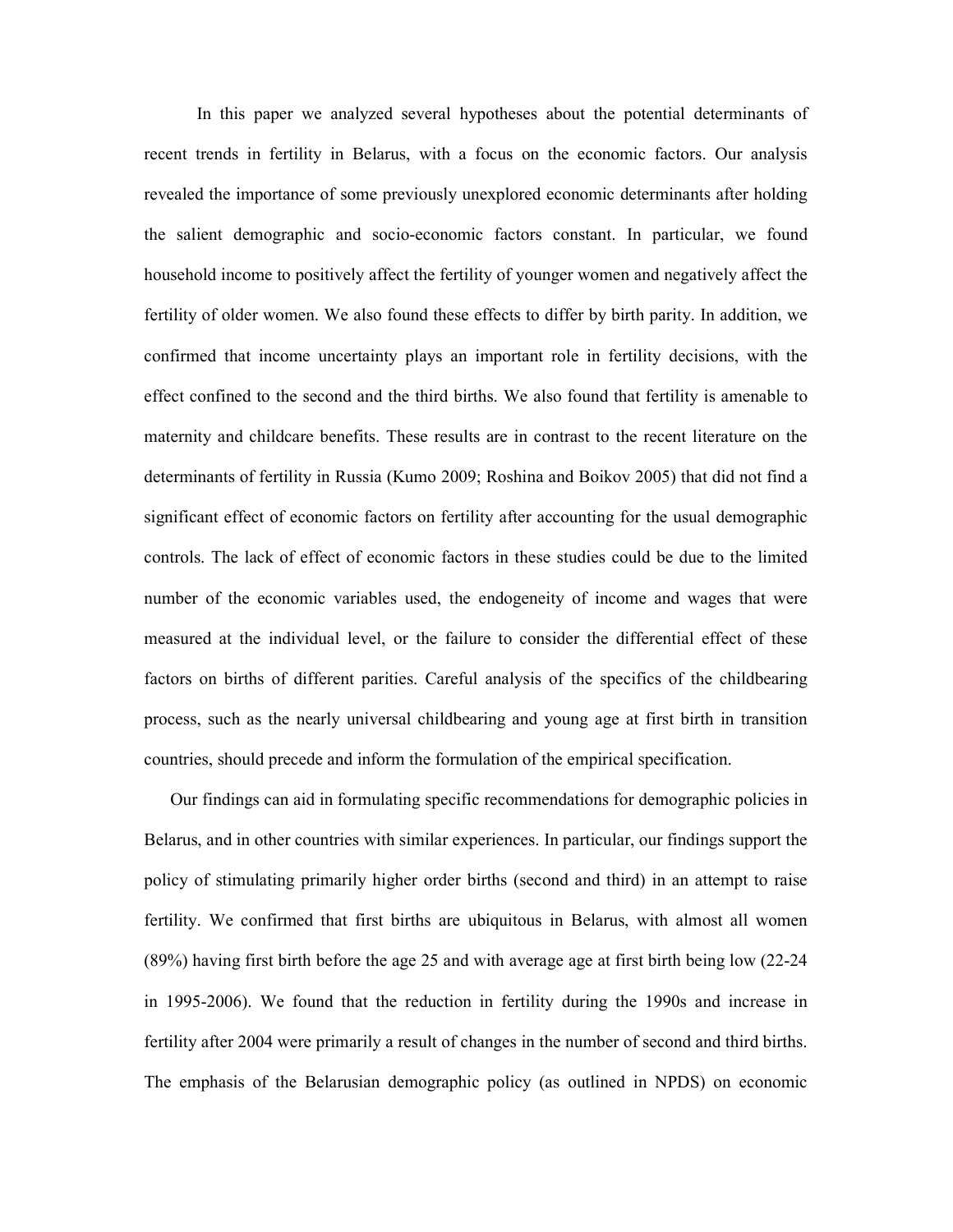incentives is consistent with our findings that the childbearing in Belarus after 1995 was significantly influenced by economic factors. Our estimates imply that raising standards of living of young families will likely result in higher fertility. The estimates also suggest that policy measures increasing job and income stability especially in the families with younger women will likely result in higher fertility. Higher maternity benefits are projected to lead to higher second births among the older women, thus supporting the focus of NPDS on stimulating higher-order births. On the other hand, it seems unlikely that increasing childcare benefits within the current system can be successfully used to stimulate childbearing. Large increases in the benefits are necessary to increase fertility rate significantly. The finding of lower fertility among single women compared to married women implies that raising marital rates would indirectly result in higher fertility. Finally, our findings for health measures justify the NPDS policy towards strengthening reproductive health of the population.

An important innovation of our study is the combination of cross-sectional survey data with group-level economic variables in a micro-level study of the conditional probability of giving birth. This empirical framework can be applied to study the effect of economic factors on fertility in other settings, especially when the retrospective fertility questionnaires or panel data are not available. An important limitation of our analysis is that we consider only the short-term effect of economic fluctuations on the contemporary fertility decisions. The effect of income and wages on current fertility should be studied by considering a full history of earnings and the expectation of earnings in each future period (Hotz et al. 1997). While the inclusion of several lags and leads of earnings did not yield significant coefficients (results not reported), future studies using other measures should come up with better tests of the predictions from the dynamic fertility model (Hotz et al. 1997).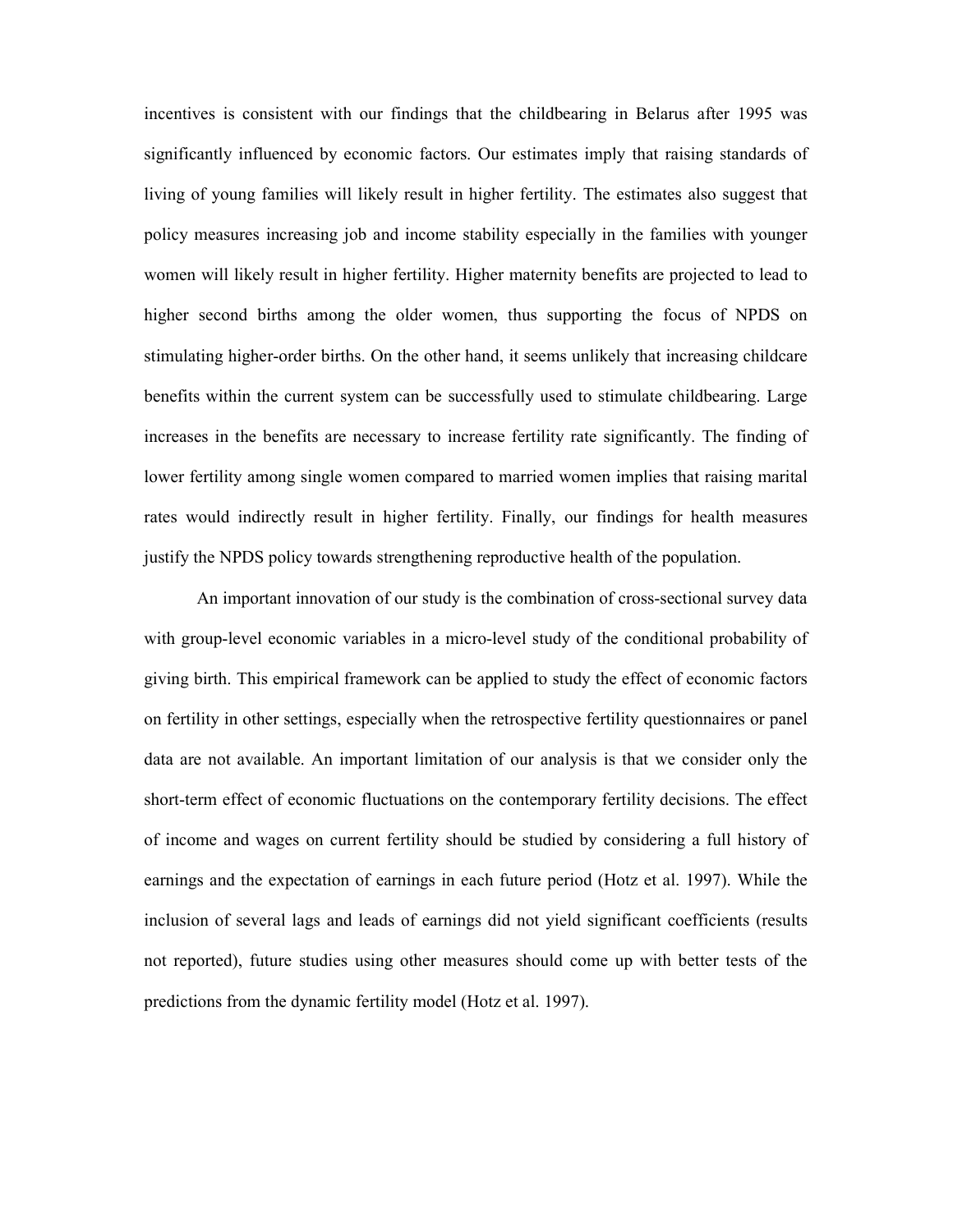#### References

- Adsera, A. 2004. "Changing Fertility Rates in Developed Countries. The Impact of Labor Market Institutions." Journal of Population Economics, 17(1), pp. 17-43.
- Adsera, A. 2005. "Where Are the Babies? Labor Market Conditions and Fertility in Europe," IZA Discussion Paper No. 1576, Institute for the Study of Labor (IZA).
- Aslund A. 2002. Building Capitalism: The Transformation of the Former Soviet Bloc, Cambridge University Press, Cambridge
- Augood C, Duckitt K, Templeton A. A. 1998. "Smoking and female infertility: a systematic review and meta-analysis." Human Reproduction, 13, pp. 1532-1539.
- Baker E. R. 1981. Menstrual dysfunction and hormonal status in athletic women: a review. Fertility and Sterility, 36, pp. 691–696.
- Becker, G. S., Duesenberry, J. S., Okun, B. 1960. An economic analysis of fertility, in: Demographic and economic change in developed countries, National Bureau of Economic Research, Inc. pp. 225-256
- Becker, G. S. 1991. A Treatise on the Family. Harvard University Press, Cambridge.
- Becker, G. S. and Lewis, H. G. 1973. "On the Interaction between the Quantity and Quality of Children," Journal of Political Economy, 81(2), pp. S279-S288.
- Bhaumik S., Nugent J. 2005. Does Economic Uncertainty Affect the Decision to Bear Children? Evidence from East and West Germany, IZA Discussion Paper No.1746, Institute for the Study of Labor, Bonn.
- Brixiova, Z. and Volchok, V. 2005. Labor Market Trends and Institutions in Belarus, William Davidson Institute Working Paper No. 777.
- Council of Europe. 2005. Recent Demographic Developments in Europe 2004, Council of Europe.
- DaVanzo, J. and Grammich, C.A. 2001. Population Trends in the Russian Federation, RAND, Santa Monica,
- Easterlin, R. and E. Crimmins. 1985. Theoretical framework, in The Fertility Revolution: A Supply-Demand Analysis. University of Chicago Press, Chicago, pp. 21–31.
- Gasyuk, G. and Morova, A. 1995, Economic Reforms and Family Well-being in Belarus: Caught between Legacies and Prospects, Innocenti Occasional Papers, Economic Policy Series, UNICEF Innocenti Research Centre.
- Goldstein, J. 2007. "Three kinds of low fertility", Presentation for 12th IPSS Seminar.
- Grigorieva, O. 2009. "Population Aging and the Elderly in Belarus." Working paper.
- Grogan, L. 2006. "An Economic Examination of the Post-Transition Fertility Decline in Russia," Post-Communist Economies, vol.18, no.4, pp.363–397.
- Gustafsson, S. 2001."Optimal age at motherhood. Theoretical and empirical considerations on postponement of maternity in Europe." Journal of Population Economics.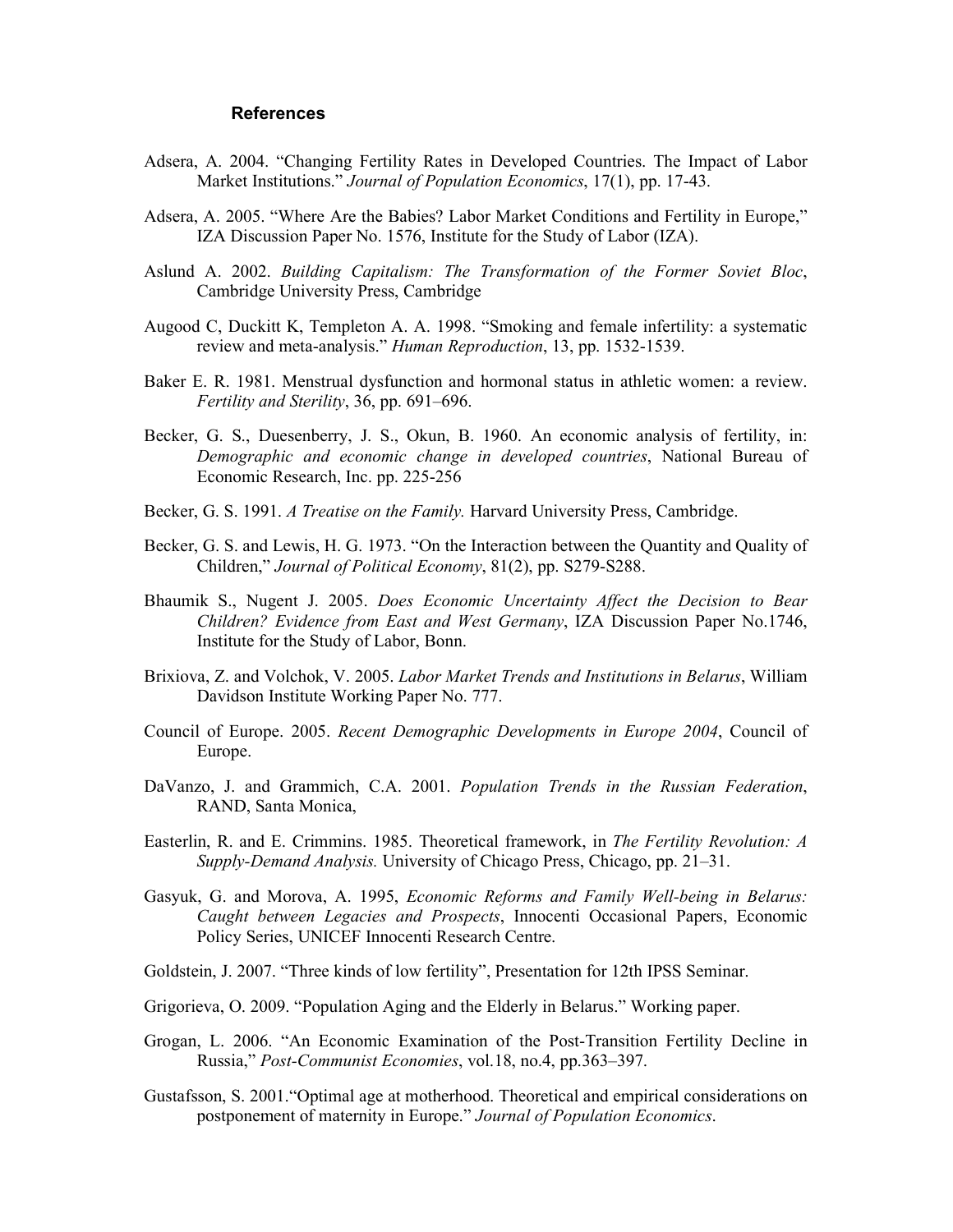- Hagenaars, A. J., De Vos, M., K. and Zaidi, M. A. 1994. Poverty Statistics in the Late 1980s: Research Based on Micro-data, Study carried out for Eurostat, Office for Official Publications of the European Community, Luxembourg.
- Hotz, J. V., Klerman, J. A. and Willis R. J. 1997. The Economics of Fertility in Developed Countries. In Mark R. Rosenzweig and Oded Stark, eds., Handbook of Population and Family Economics, Vol. 1A. Amsterdam: Elsevier.
- Jones, L. E., and Tertilt, M. 2009. Chapter 5. An Economic History of Fertility in the United States: 1826–1960, in Professor Peter Rupert (ed.) Frontiers of Family Economics (Frontiers of Family Economics, Volume 1), Emerald Group Publishing Limited, pp.165-230:
- Kreyenfeld M. 2005. "Economic Uncertainty and Fertility Postponement: Evidence From German Panel Data," CDERR Working Paper, 2005-034, November.
- Kohler, H.-P. and Kohler., I. 2002. "Fertility decline in Russia in the early and mid 1990s: the role of uncertainty and labor market crises." European Journal of Population, 18: 233- 262.
- Kohler, H.-P., Billari, F. C., and Ortega, J. A. 2002. "The emergence of lowest-low fertility in Europe during the 1990s," Population and Development Review 28:641–680.
- Kumo, K. 2009. "Determinants of Childbirth in Russia: A Micro-Data Approach", Global COE Hi-Stat Discussion Paper Series No. 104, Hitotsubashi University.
- Lesthaeghe, R. and Willems, P. 1999. "Is Low Fertility only a Temporary Phenomenon in the EU?" Population and Development Review, Vol. 25, No. 2, pp. 211-228
- Lindo, J. 2010. "Are Children Really Inferior Goods? Evidence from Displacement-driven Income Shocks," Journal of Human Resource, 45, (2).
- Macura, M. 2004. The reasons for Eastern Europe's low fertility: discussion of paper Explanations of the fertility crisis in modern societies: a search for commonalities by John Caldwell and Thomas Schindlmayr, Population Studies 58:77–92.
- Milanovic, B. 1998. Income, Inequality, and Poverty during the Transition from Planned to Market Economy. Washington, DC: The World Bank.  $xiii + 237$  pp.
- Mincer, J. 1963. Market prices, opportunity costs, and income effects, Measurement in economics, studies in mathematical economics and econometrics in memory of Yehuda Grunfeld. Stanford, CA: Stanford University Press, pp. 67-82.
- Noakes, T.D., Van Gend, M. A. 1988. "Menstrual dysfunction in female athletes. A review for clinicians." South African Medical Journal 73: 350-355.
- Pastore, F. and Verashchagina, A. 2008. "The Determinants of Female Labour Supply in Belarus," IZA Discussion Papers 3457, Institute for the Study of Labor (IZA).
- Perelli-Harris, B. 2005. "The path to lowest-low fertility in Ukraine." Population Studies. 59:1. 55-70.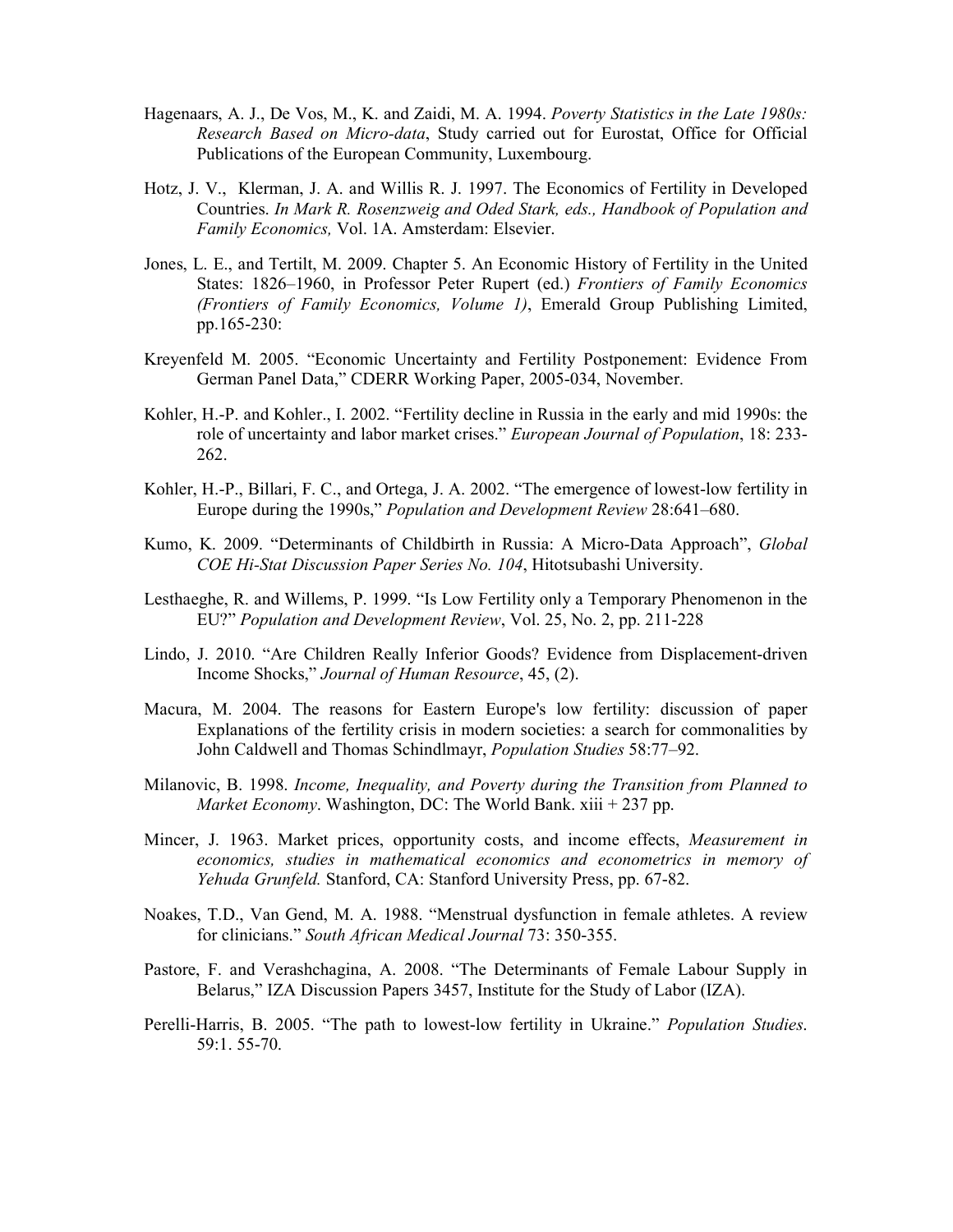- Perelli-Harris, B. 2008a. "Family Formation in Post-Soviet Ukraine: Changing Effects of Education in a Period of Rapid Social Change." Social Forces 87.2: 767-794. Project MUSE.
- Perelli-Harris, B. 2008b. "Ukraine: on the border between old and new." Childbearing Trends and Policies: Country Case Studies, edited by Tomas Frejka, Jan Hoem, and Laurent Toulemon. Demographic Research. 19:29. 1145 – 1178.
- Philipov, D. 2002. Fertility in times of discontinuous social change: the case of Central and Eastern Europe. Rostock, Germany: Max Planck Institute for Demographic Research Working Paper. http://www.demogr.mpg.de/papers/working/wp-2002-024.pdf
- Philipov, D. and Dorbritz, J. 2003. Demographic Consequences of Economic Transition in Countries of Central and Eastern Europe, Council of Europe.
- Philipov, D. and Kohler H. 2001. "Tempo Effects in the Fertility Decline in Eastern Europe: Evidence from Bulgaria, the Czech Republic, Hungary, Poland, and Russia", European Journal of Population, Vol. 17, No.1, pp. 37-60.
- Roshina, Ya. M., and Boikov, A.V. 2006. Faktory fertil'nosti v sovremennoi Rossii, Moscow, EERC. (in Russian)
- Shakhotska, L. 2007. "Снижение рождаемости как главный из вызовов демографической безопасности Республики Беларусь." Вопросы статистики, № 10. Available at http://demoscope.ru/weekly/2008/0327/analit02.php, accessed on 12.05.2010.
- Shakhotska, L. 2006. Смертность как один из вызовов демографической безопасности Республики Беларусь // Вопросы статистики,  $N_2$  8 Available at http://demoscope.ru/weekly/2008/0327/analit01.php, accessed on 12.05.2010. (in Russian)
- Sobotka, T. 2004. "Is Lowest-Low Fertility in Europe Explained by the Postponement of Childbearing?", Population and Development Review, Vol.30, No. 2, pp. 195-220
- Spasiuk, E. 2008. "Belorusov ne uspevayut rozhat." Naviny.by. Available at http://naviny.by/rubrics/society/2008/01/31/ic\_articles\_116\_155292 , accessed on 12.09.2010. (in Russian)
- Spasiuk, E. 2009a. "Belarusi nuzhna novaya semeynaya politika." Naviny.by. Available at http://naviny.by/rubrics/society/2009/10/29/ic\_articles\_116\_165196 , accessed on 12.09.2010. (in Russian)
- Speroff, L., Glass R. H., and Nathan G. K. 2004. Clinical Gynecologic Endocrinology and Infertility. 7/e, Lippincott Williams & Wilkins, 266 pp.
- Stromova, M. 2007. "Russian Region to Host Day of Conception." Washington Post Online. September 11.
- UNFPA. 2008. Материалы республиканской конференции «Развитие Республики Беларусь в контексте демографической безопасности» 17-18 декабря 2008 г. Демографическая ситуация в Республики Беларусь (8 мес. 2008 г.) http://un.by/ru/unfpa/demography/resource/material/materials\_con.html. (in Russian)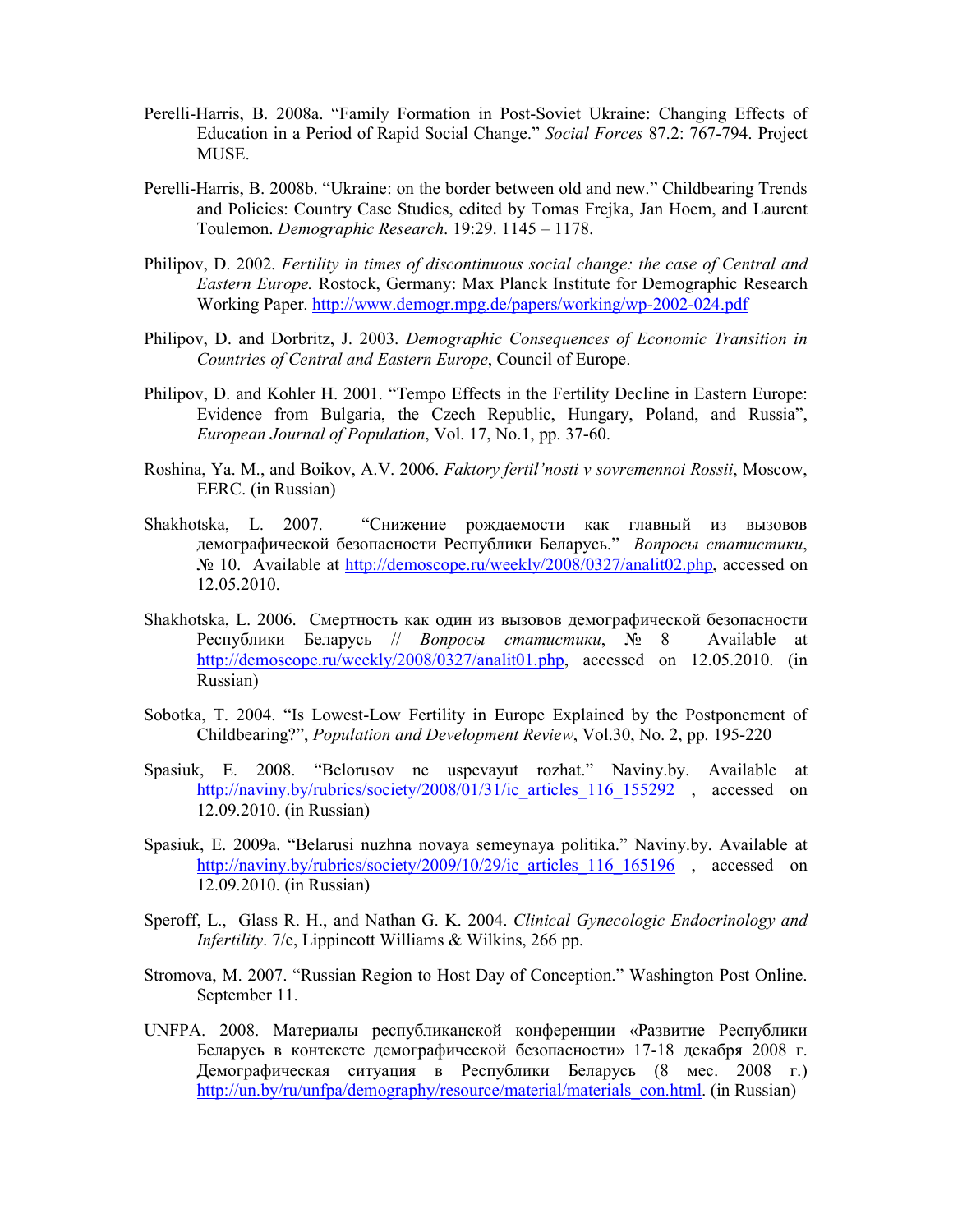- Vienna Institute of Demography. 2010 "Estimating Tempo Effect and Adjusted TFR", [Internet] available at http://www.oeaw.ac.at/vid/datasheet/download\_2010.shtml [accessed 03.11.2011]
- Willis, R. J. 1973. "A New Approach to the Economic Theory of Fertility Behavior" Journal of Political Economy, Vol. 81, No. 2, Part 2: New Economic Approaches to Fertility (Mar. - Apr., 1973), pp. S14-S64.
- World Bank. 2007. Belarus Country Assistance Strategy (CAS) for the period FY08 to FY11. Available at http://siteresources.worldbank.org/INTBELARUS/Resources/CAS.PDF
- World Bank. 2010. World Development Indicators 2009, the World bank. http://data.worldbank.org/indicator accessed on 12.05.2010.
- World Factbook, The. 2009. Washington, DC: Central Intelligence Agency, 2009.
- Zakharov S. and Ivanova E. 1996. Fertility Decline and Recent Changes in Russia: On the Threshold of the Second Demographic Transition in: DaVanzo J and Farnsworth G (eds.) Russia's Demographic Crisis. Santa Monica, CA: RAND CF-124-CRES.).
- Zlotnikov L. 2011. "A Byl Li Malchik" Belorusy i Rynok № 49 (935). Available at http://www.belmarket.by/ru/107/120/8355/, accessed on 01.05.2011. (in Russian)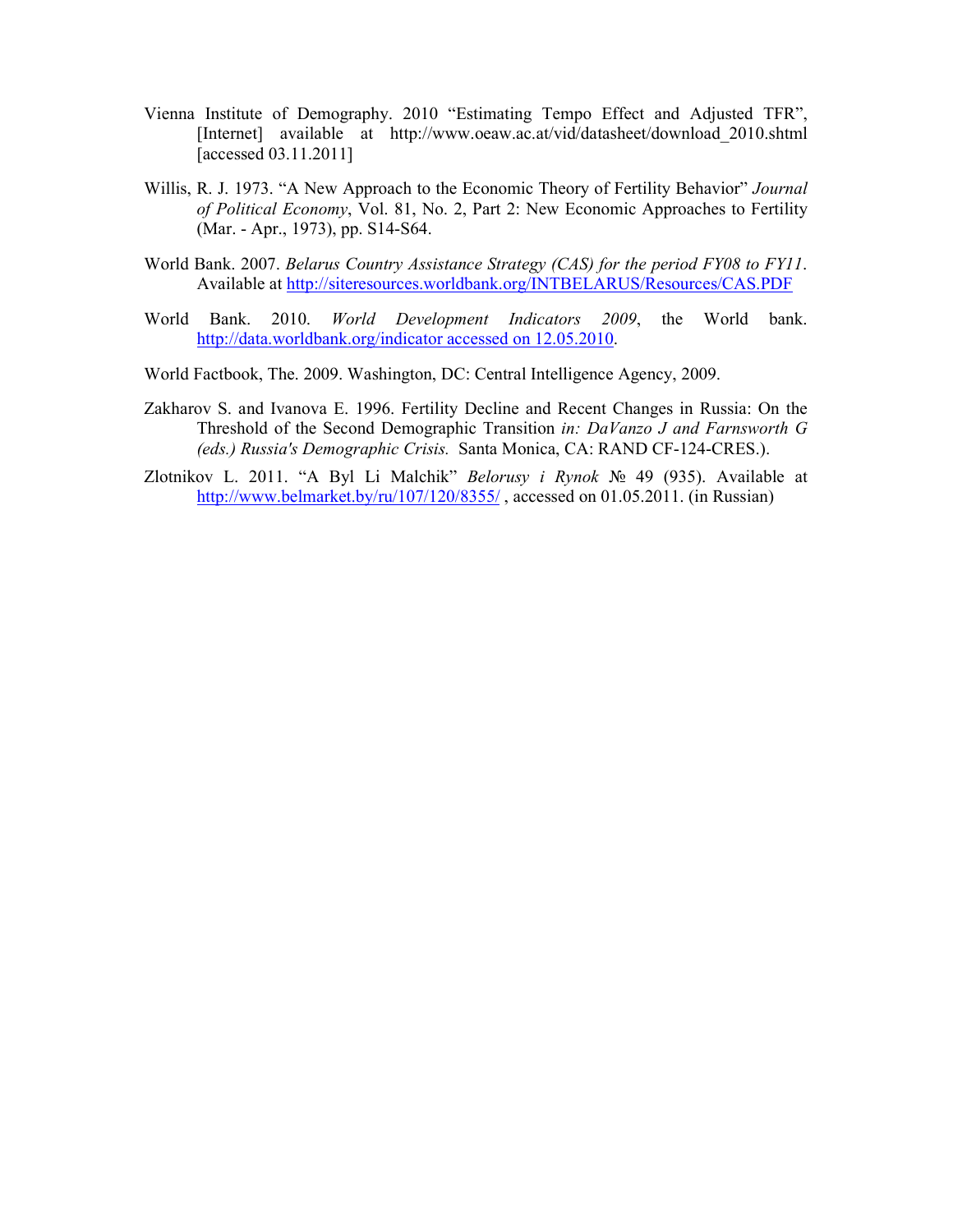| Year, | TFR, | adjTFR,<br>$t-3$ to $t-1$ | Tempo<br>effect |
|-------|------|---------------------------|-----------------|
| 2004  | 1.20 | 1.44                      | $-0.24$         |
|       |      |                           |                 |
| 2006  | 1.29 | 1.47                      | $-0.18$         |
|       |      |                           |                 |
| 2008  | 1.42 | 1.47                      | $-0.05$         |

Table 1. Total fertility rates, tempo-adjusted total fertility rates and estimated tempo effect for Belarus.

Source: European Demographic Data Sheets, 2006, 2008, and 2010. Note: adjTFR is calculated as a mean for the corresponding three-year period.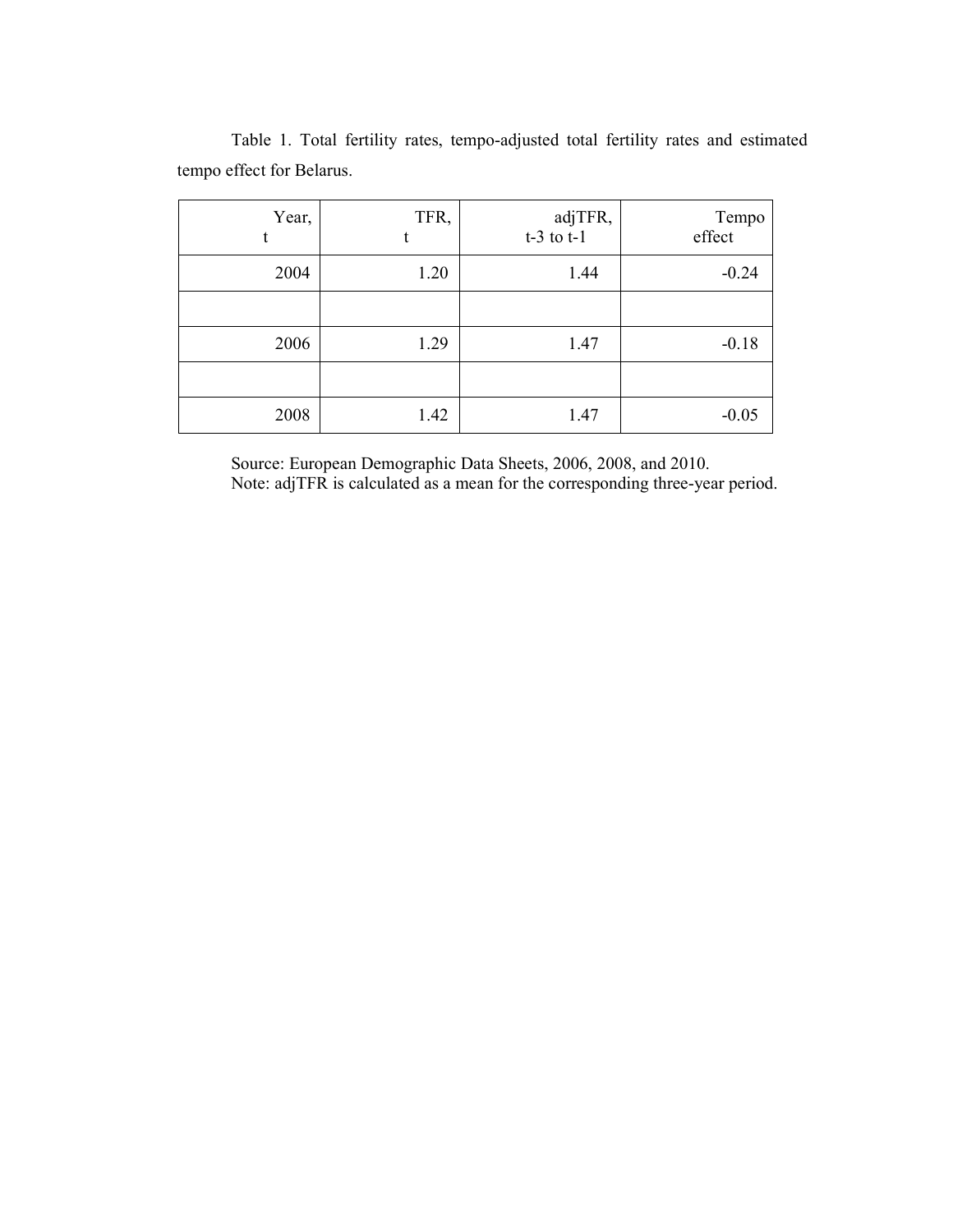Table 2. Descriptive statistics of the analysis sample

| Variable                         | Mean     | <b>SD</b>   | Min              | Max    | N     |
|----------------------------------|----------|-------------|------------------|--------|-------|
| Any birth                        | 0.04     | 0.197       | $\mathbf{0}$     |        | 40126 |
| First birth                      | 0.057    | 0.232       | $\boldsymbol{0}$ |        | 14499 |
| Second birth                     | 0.05     | 0.218       | $\boldsymbol{0}$ |        | 10974 |
| Third birth                      | 0.011    | 0.104       | $\boldsymbol{0}$ |        | 11976 |
| Female wage (avg.)               | 0.793    | 0.618 0.014 |                  | 3.896  | 40126 |
| Female wage sq. (avg.)           | 1.266    | 2.076       | $\overline{0}$   | 19.998 | 40126 |
| Household expenditure (avg.)     | 1.385    |             | 0.86 0.104       | 5.411  | 40126 |
| Household expenditure sq. (avg.) | 3.292    | 4.294 0.011 |                  | 47.59  | 40126 |
| SD of household expenditure      | 0.658    | 0.449       | $\boldsymbol{0}$ | 4.57   | 40126 |
| Maternity benefits (avg.)        | 0.015    | 0.025       | $\boldsymbol{0}$ | 0.327  | 40126 |
| Childcare benefits (avg.)        | 0.061    | 0.066       | $\boldsymbol{0}$ | 0.934  | 40126 |
| Share employed women             | 0.664    | 0.324       | $\boldsymbol{0}$ |        | 40126 |
| Rural                            | 0.506    | 0.5         | $\boldsymbol{0}$ |        | 40126 |
| Own dwelling                     | 0.56     | 0.496       | $\boldsymbol{0}$ |        | 40126 |
| Living area (sq. m)              | 35.951   | 13.775      | 4                | 270    | 40126 |
| Bad health                       | 0.06     | 0.237       | $\boldsymbol{0}$ |        | 40126 |
| Sports practicing                | 0.026    | 0.16        | $\boldsymbol{0}$ |        | 40126 |
| <b>Smokes</b>                    | 0.012    | 0.111       | $\boldsymbol{0}$ |        | 40126 |
| Single                           | 0.49     | 0.5         | $\theta$         |        | 40126 |
| Year of conception               | 2000.405 | 3.463       | 1995             | 2006   | 40126 |
| <b>Brest voblast</b>             | 0.148    | 0.355       | $\boldsymbol{0}$ |        | 40126 |
| Vitsyebsk voblast                | 0.137    | 0.344       | $\boldsymbol{0}$ |        | 40126 |
| Homyel voblast                   | 0.154    | 0.361       | $\boldsymbol{0}$ |        | 40126 |
| Hrodna voblast                   | 0.117    | 0.322       | $\boldsymbol{0}$ |        | 40126 |
| Minsk city                       | 0.182    | 0.386       | $\boldsymbol{0}$ |        | 40126 |
| Minsk voblast                    | 0.145    | 0.352       | $\boldsymbol{0}$ |        | 40126 |
| Mahilyow voblast                 | 0.117    | 0.322       | $\boldsymbol{0}$ |        | 40126 |
| Below secondary education        | 0.262    | 0.44        | $\boldsymbol{0}$ |        | 40126 |
| Secondary education              | 0.566    | 0.496       | $\boldsymbol{0}$ |        | 40126 |
| University education             | 0.173    | 0.378       | $\boldsymbol{0}$ |        | 40126 |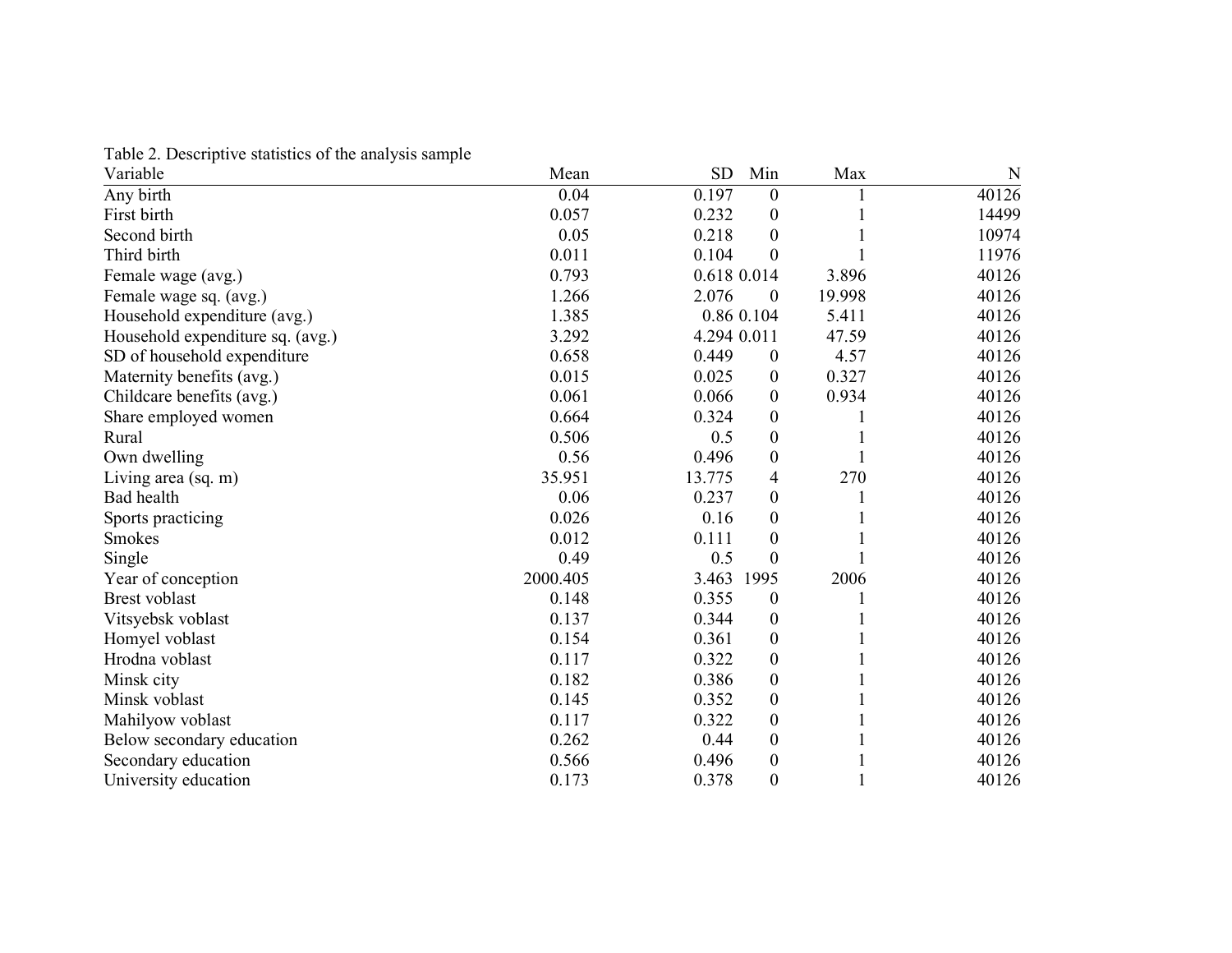| Age 15-19          | 0.175  | 0.38  | $\theta$         |    | 40126 |
|--------------------|--------|-------|------------------|----|-------|
| Age 20-24          | 0.159  | 0.365 | $\boldsymbol{0}$ |    | 40126 |
| Age 25-29          | 0.148  | 0.355 | $\theta$         |    | 40126 |
| Age 30-34          | 0.152  | 0.359 | $\boldsymbol{0}$ |    | 40126 |
| Age 35-39          | 0.172  | 0.377 | $\boldsymbol{0}$ |    | 40126 |
| Age 40-44          | 0.195  | 0.396 | $\theta$         |    | 40126 |
| Has 0 children     | 0.366  | 0.482 | $\theta$         |    | 40126 |
| Has 1 child        | 0.275  | 0.447 | $\boldsymbol{0}$ |    | 40126 |
| Has 2 children     | 0.296  | 0.457 | $\boldsymbol{0}$ |    | 40126 |
| Has 3 children     | 0.048  | 0.215 | $\boldsymbol{0}$ |    | 40126 |
| Has 4 children     | 0.014  | 0.118 | $\boldsymbol{0}$ |    | 40126 |
| Age at first birth | 22.022 | 2.644 | 15               | 42 | 40126 |

Source: Prepared by the authors based on data from BHBS. Note: Estimates are weighted by the BHBS sampling weight. Monetary measures are in 100s of 2008 U.S. dollars.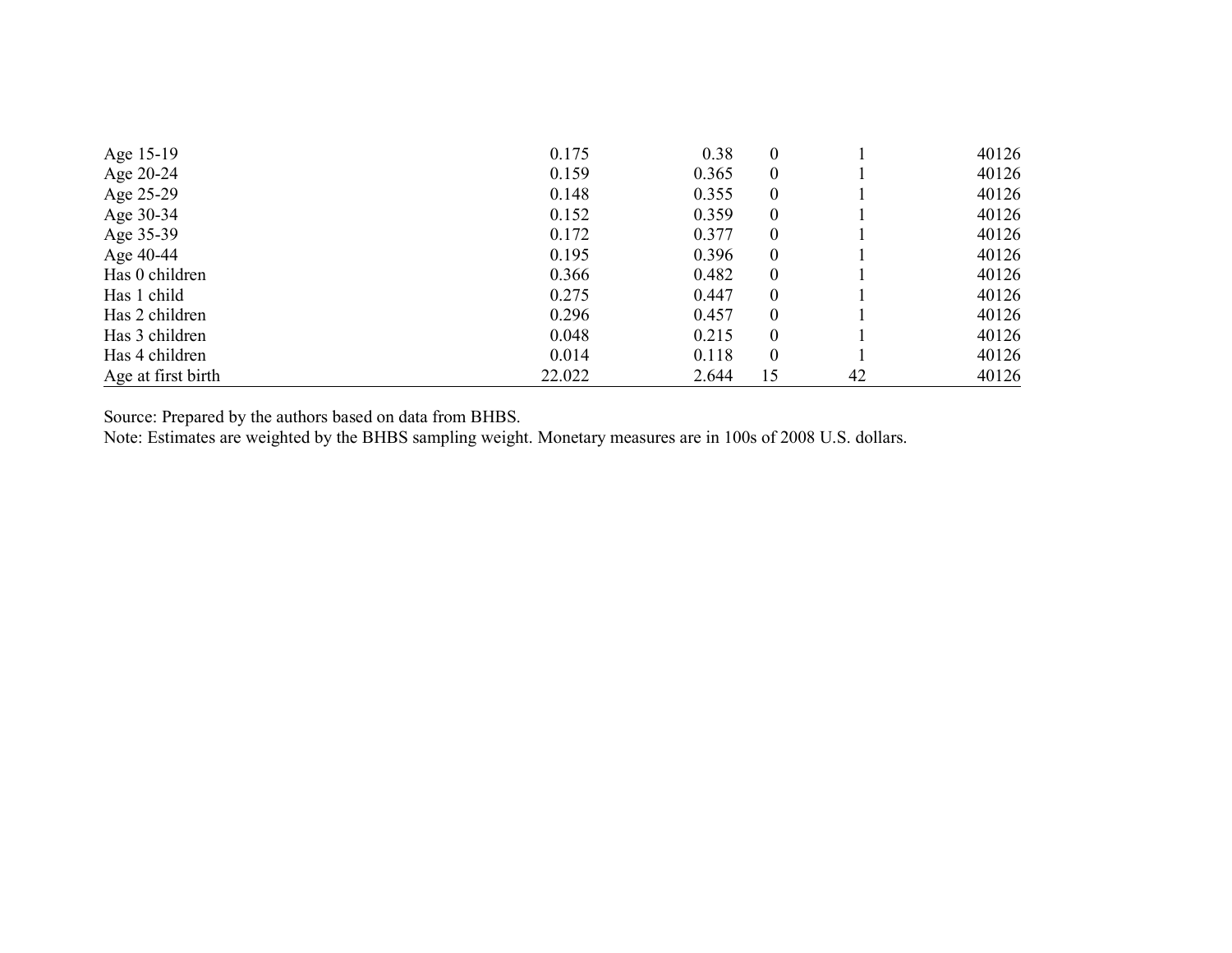|                             |             | Any birth   |            | First birth | Second birth |            | Third birth |                     |
|-----------------------------|-------------|-------------|------------|-------------|--------------|------------|-------------|---------------------|
|                             | Age 15-29   | Age 30-44   | Age 15-29  | Age 30-44   | Age 15-29    | Age 30-44  |             | Age 15-29 Age 30-44 |
| Female wage (avg.)          | 0.030       | $-0.000$    | $0.046**$  | 0.001       | $-0.078*$    | $-0.008$   | $-0.006$    | $-0.001$            |
|                             | (0.022)     | (0.004)     | (0.021)    | (0.019)     | (0.042)      | (0.015)    | (0.020)     | (0.006)             |
| Female wage sq. (avg.)      | $-0.003$    | $-0.000$    | $-0.003$   | 0.000       | 0.008        | 0.001      | 0.007       | 0.000               |
|                             | (0.006)     | (0.001)     | (0.005)    | (0.003)     | (0.010)      | (0.002)    | (0.007)     | (0.001)             |
| Household income (avg.)     | 0.009       | $-0.006*$   | $-0.005$   | $-0.043**$  | $0.059***$   | 0.008      | 0.006       | $-0.006**$          |
|                             | (0.009)     | (0.003)     | (0.008)    | (0.018)     | (0.014)      | (0.012)    | (0.019)     | (0.002)             |
| Household income sq. (avg.) | 0.001       | $0.002***$  | $-0.001$   | $0.002***$  | 0.002        | 0.001      | $-0.006$    | $0.001***$          |
|                             | (0.001)     | (0.000)     | (0.001)    | (0.001)     | (0.002)      | (0.002)    | (0.005)     | (0.000)             |
| SD of household income      | $-0.021***$ | $-0.007***$ | $-0.005$   | 0.005       | $-0.046***$  | $-0.016$   | 0.006       | $-0.006***$         |
|                             | (0.002)     | (0.003)     | (0.006)    | (0.007)     | (0.013)      | (0.011)    | (0.009)     | (0.002)             |
| Maternity benefits (avg.)   | 0.050       | $0.058*$    | 0.029      | $-0.339**$  | $-0.008$     | $0.169***$ | $-0.082$    | 0.040               |
|                             | (0.051)     | (0.035)     | (0.058)    | (0.146)     | (0.116)      | (0.063)    | (0.092)     | (0.038)             |
| Childcare benefits (avg.)   | $0.091***$  | $-0.001$    | $0.081***$ | $0.090**$   | 0.035        | $-0.022$   | 0.024       | $-0.003$            |
|                             | (0.021)     | (0.011)     | (0.023)    | (0.036)     | (0.089)      | (0.030)    | (0.022)     | (0.008)             |
| Share employed women (avg.) | $-0.023$    | 0.005       | $-0.018$   | $-0.002$    | 0.025        | $0.023*$   | $-0.012$    | $-0.002$            |
|                             | (0.017)     | (0.004)     | (0.020)    | (0.013)     | (0.021)      | (0.012)    | (0.019)     | (0.003)             |
| Rural                       | $0.014***$  | $0.003***$  | $0.007***$ | $-0.001$    | $0.033***$   | $0.005**$  | 0.001       | 0.002               |
|                             | (0.004)     | (0.001)     | (0.002)    | (0.006)     | (0.007)      | (0.003)    | (0.005)     | (0.001)             |

Table 3. Determinants of childbearing in Belarus in 1996-2007, by birth parity and age group.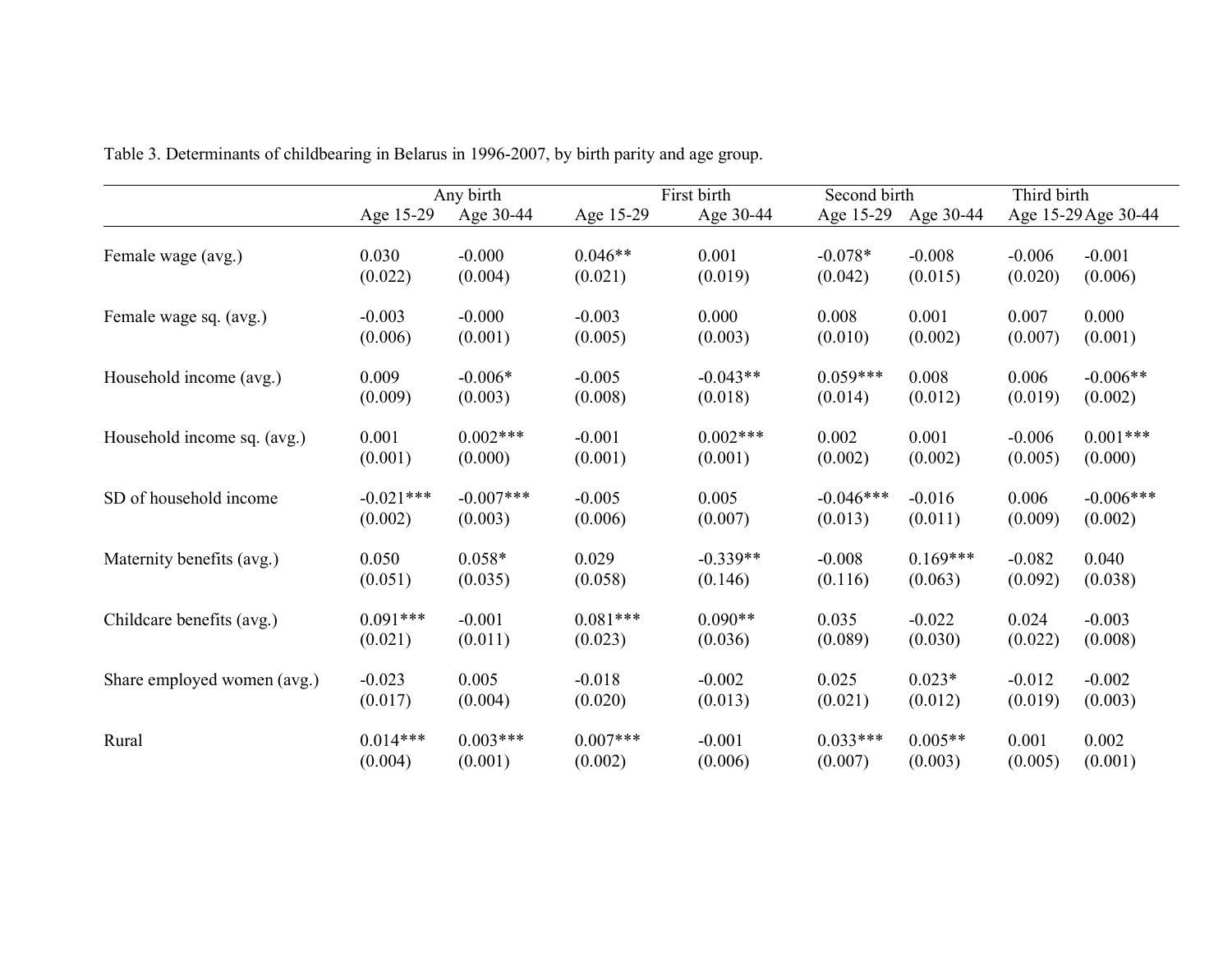| Own dwelling         | $-0.010***$<br>(0.002) | $-0.000$<br>(0.001)    | $-0.009***$<br>(0.002) | 0.007<br>(0.005)       | $-0.012*$<br>(0.006)   | $0.007***$<br>(0.002)  | $-0.000$<br>(0.003)           | $-0.004***$<br>(0.001) |
|----------------------|------------------------|------------------------|------------------------|------------------------|------------------------|------------------------|-------------------------------|------------------------|
| Living area (sq. m)  | $-0.000*$<br>(0.000)   | $-0.000$<br>(0.000)    | $-0.001***$<br>(0.000) | $-0.000$<br>(0.000)    | $0.001**$<br>(0.000)   | 0.000<br>(0.000)       | $-0.000$<br>(0.000)           | $-0.000$<br>(0.000)    |
| Bad health           | $-0.029***$<br>(0.004) | $-0.006**$<br>(0.002)  | $-0.021***$<br>(0.005) | $-0.027***$<br>(0.002) | $-0.039***$<br>(0.007) | $-0.014***$<br>(0.005) | $-0.016*** -0.001$<br>(0.002) | (0.001)                |
| Sports practicing    | $-0.027***$<br>(0.008) | $-0.004$<br>(0.005)    | $-0.025***$<br>(0.004) | $-0.013*$<br>(0.008)   | $-0.022$<br>(0.024)    | $-0.017***$<br>(0.005) | $-0.013***0.007$<br>(0.002)   | (0.009)                |
| Smokes               | $-0.016*$<br>(0.009)   | 0.001<br>(0.004)       | $-0.007$<br>(0.013)    | $-0.034***$<br>(0.006) | $-0.038**$<br>(0.015)  | 0.006<br>(0.009)       | 0.006<br>(0.020)              | 0.004<br>(0.008)       |
| Single               | $-0.016***$<br>(0.003) | $-0.006**$<br>(0.003)  | $-0.015***$<br>(0.003) | $-0.020*$<br>(0.012)   | $-0.019***$<br>(0.004) | $-0.016***$<br>(0.006) | $-0.006*$<br>(0.003)          | $-0.002$<br>(0.001)    |
| Secondary education  | $0.017***$<br>(0.006)  | $-0.003$<br>(0.003)    | $0.026***$<br>(0.007)  | $-0.008$<br>(0.014)    | $-0.001$<br>(0.014)    | $-0.006$<br>(0.006)    | $-0.012***-0.001$<br>(0.004)  | (0.001)                |
| University education | $0.009**$<br>(0.004)   | 0.000<br>(0.001)       | $0.027**$<br>(0.011)   | $0.024*$<br>(0.012)    | $-0.014$<br>(0.013)    | $-0.003$<br>(0.004)    | $-0.008*$<br>(0.004)          | $-0.000$<br>(0.002)    |
| Has 1 child          | $-0.026***$<br>(0.003) | $-0.007**$<br>(0.003)  |                        |                        |                        |                        |                               |                        |
| Has 2 children       | $-0.042***$<br>(0.001) | $-0.024***$<br>(0.004) |                        |                        |                        |                        |                               |                        |
| Has 3 children       | $-0.036***$<br>(0.003) | $-0.009***$<br>(0.002) |                        |                        |                        |                        |                               |                        |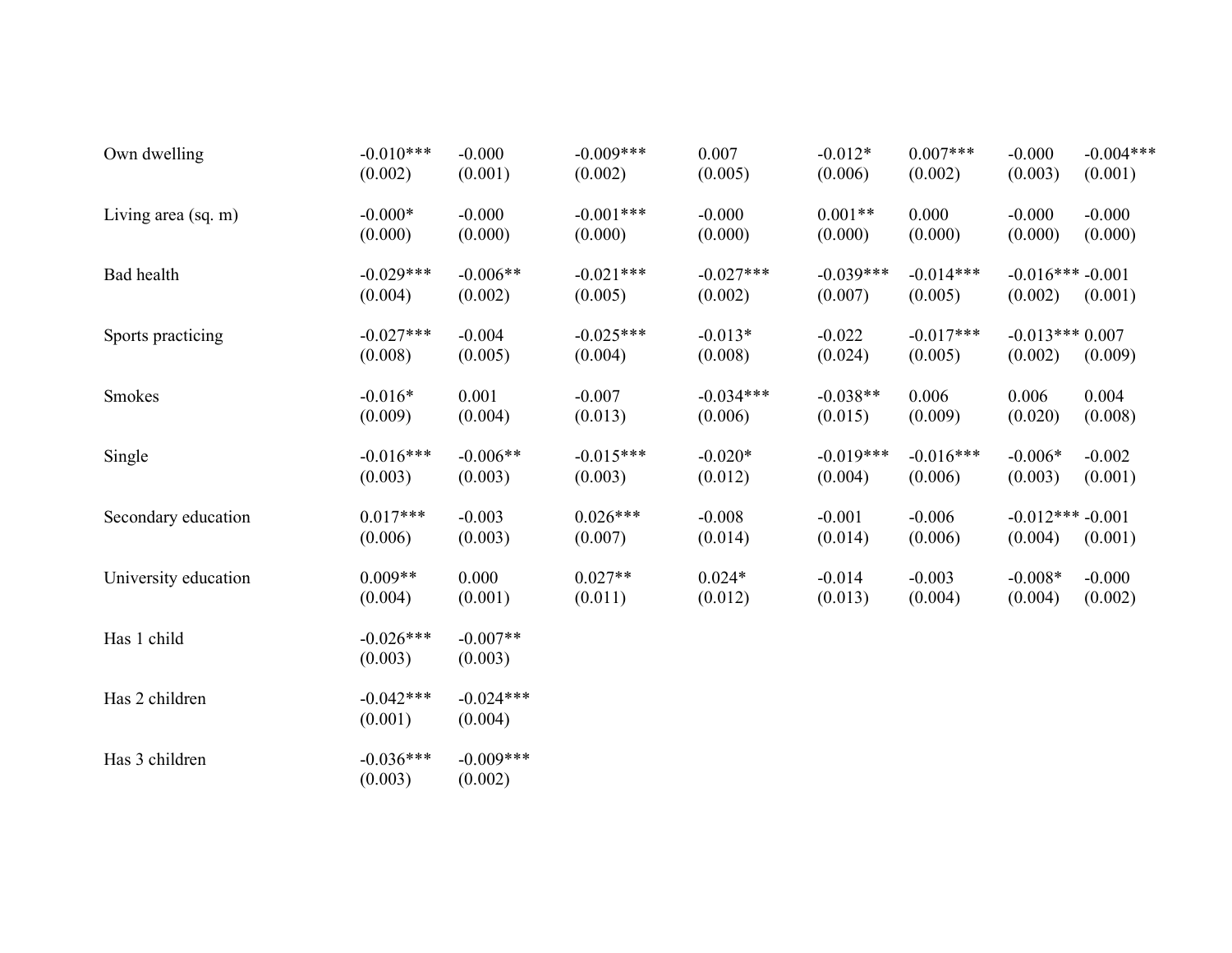| Has 4 children     | $-0.033**$<br>(0.013) | $-0.002$<br>(0.004) |           |          |                        |                      |                  |                      |  |
|--------------------|-----------------------|---------------------|-----------|----------|------------------------|----------------------|------------------|----------------------|--|
| Age at first birth |                       |                     |           |          | $-0.007***$<br>(0.001) | $-0.001*$<br>(0.000) | 0.000<br>(0.001) | $-0.000*$<br>(0.000) |  |
| Year dummies       |                       |                     |           |          |                        |                      |                  |                      |  |
| Age group dummies  |                       |                     |           |          |                        |                      |                  |                      |  |
| Voblast dummies    |                       |                     |           |          |                        |                      |                  |                      |  |
| Observations       | 19268                 | 20858               | 12899     | 1600     | 4750                   | 6224                 | 1443             | 10533                |  |
| Pseudo-R2          | 0.089                 | 0.13                | 0.12      | 0.13     | 0.055                  | 0.10                 | 0.12             | 0.12                 |  |
| Log likelihood     | $-4060.0$             | $-1826.2$           | $-2484.2$ | $-298.3$ | $-1165.0$              | $-808.2$             | $-184.2$         | $-432.1$             |  |

Source: Prepared by the authors based on data from BHBS.

Notes: Significance: \* p<0.1, \*\* p<0.05, \*\*\* p<0.01. Estimates in the table are probit marginal effects. For indicator variables, the omitted category is always the lowest category. Heteroskedasticity-robust standard errors, clustered by region, are in parentheses. Estimates are weighted by the BHBS sampling weight. Sample includes women aged 15-44 who are at risk of birth of a given parity.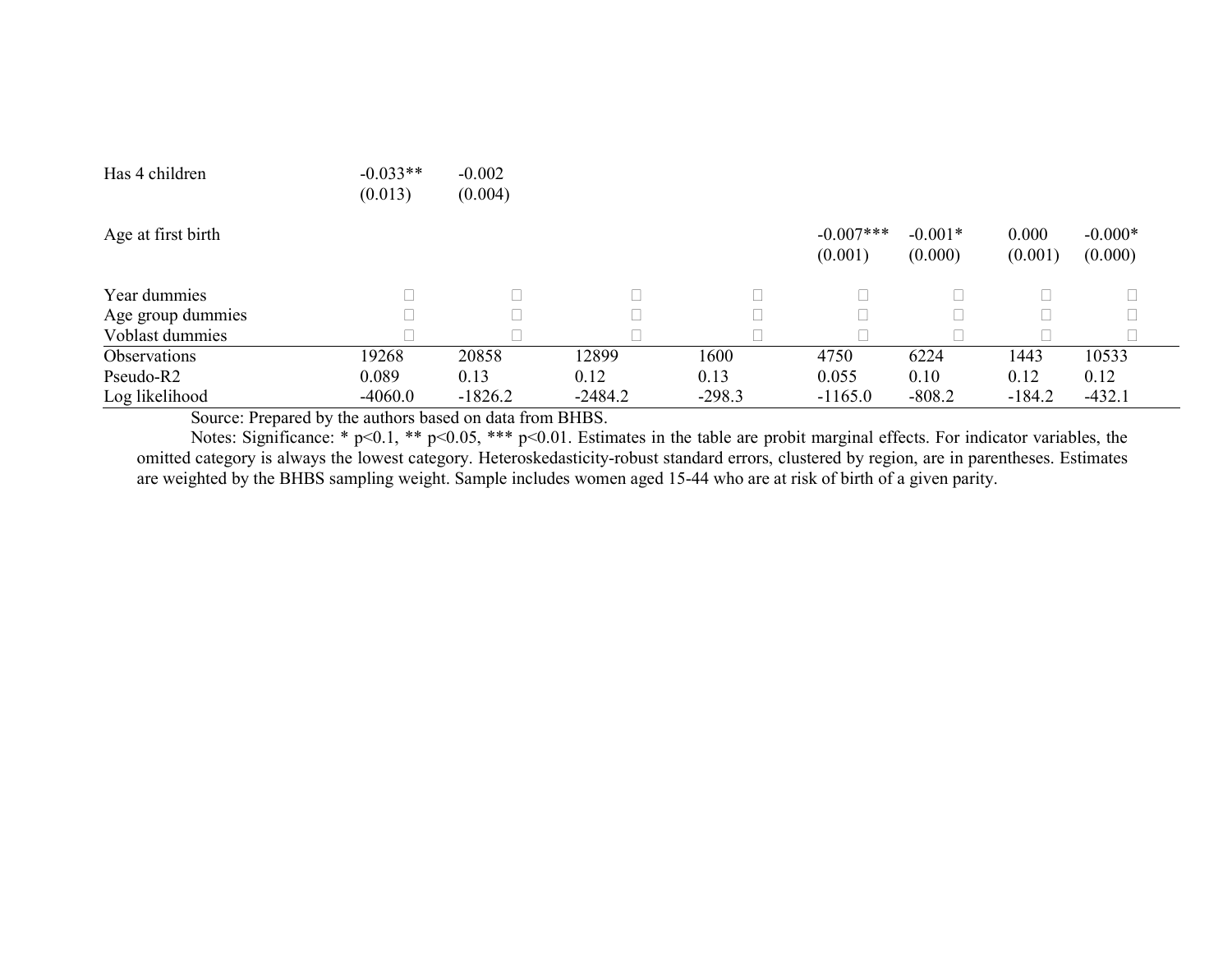

Figure 1. Total fertility rate in selected European countries.

Source: Prepared by the authors based on data from World Bank (2010). Horizontal dashed lines indicate replacement level  $(2.1)$  and "lowest-low fertility" level of TFR (1.3).

Figure 2. Birth, death, and natural increase rates in Belarus.



Source: Prepared by the authors based on data from World Bank (2010).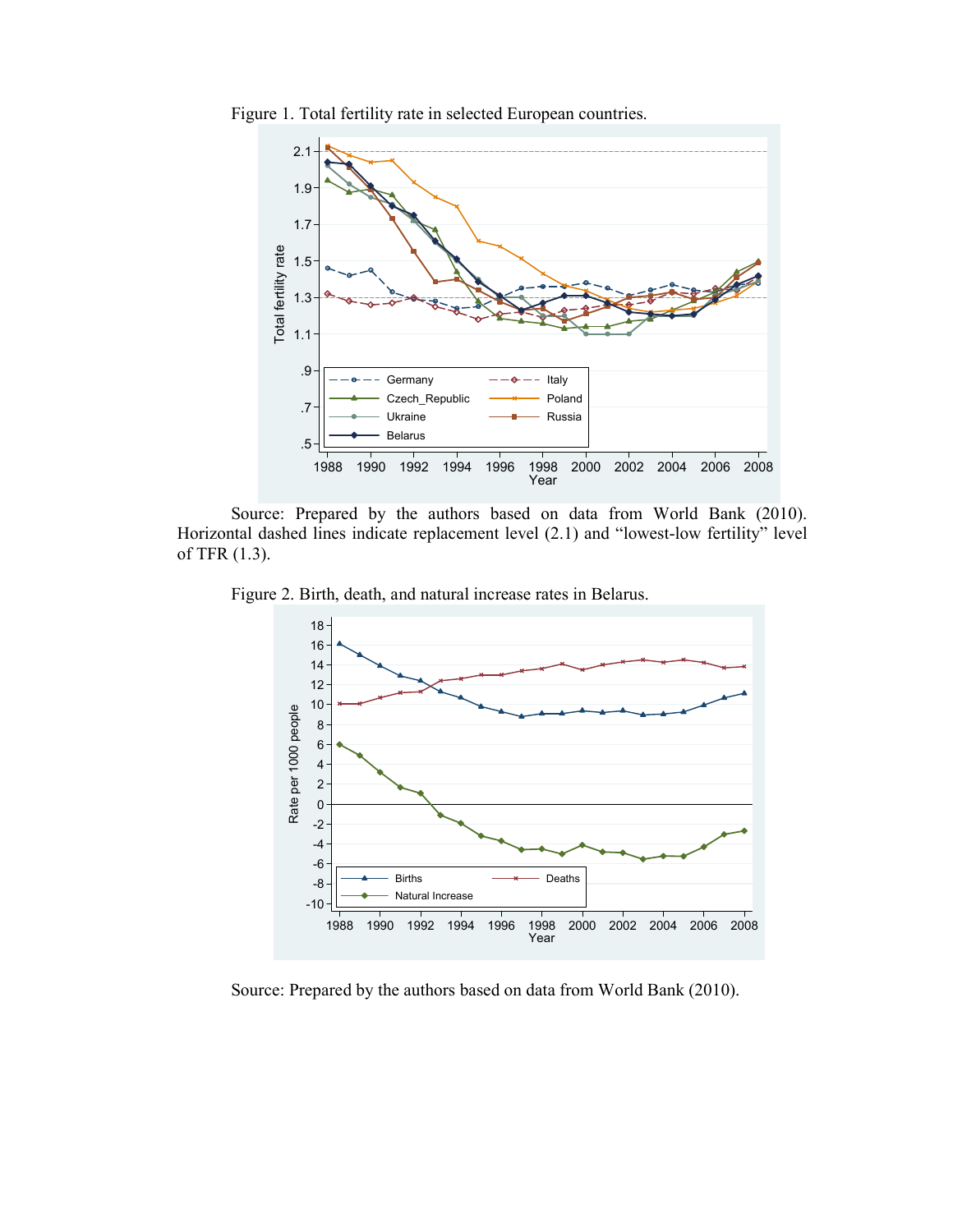Figure 3. Total fertility rate in Belarus.



Source: Prepared by the authors based on data from World Bank (2010). Horizontal dashed lines indicate replacement level (2.1) and "lowest-low fertility" level of TFR (1.3).

Figure 4. Total fertility in Belarus according to the official data and according to the Belarusian Household Budget Survey (BHBS) data.



Source: Prepared by the authors based on data from World Bank (2010) and BHBS. Horizontal dashed lines indicate replacement level (2.1) and "lowest-low fertility" level of TFR (1.3).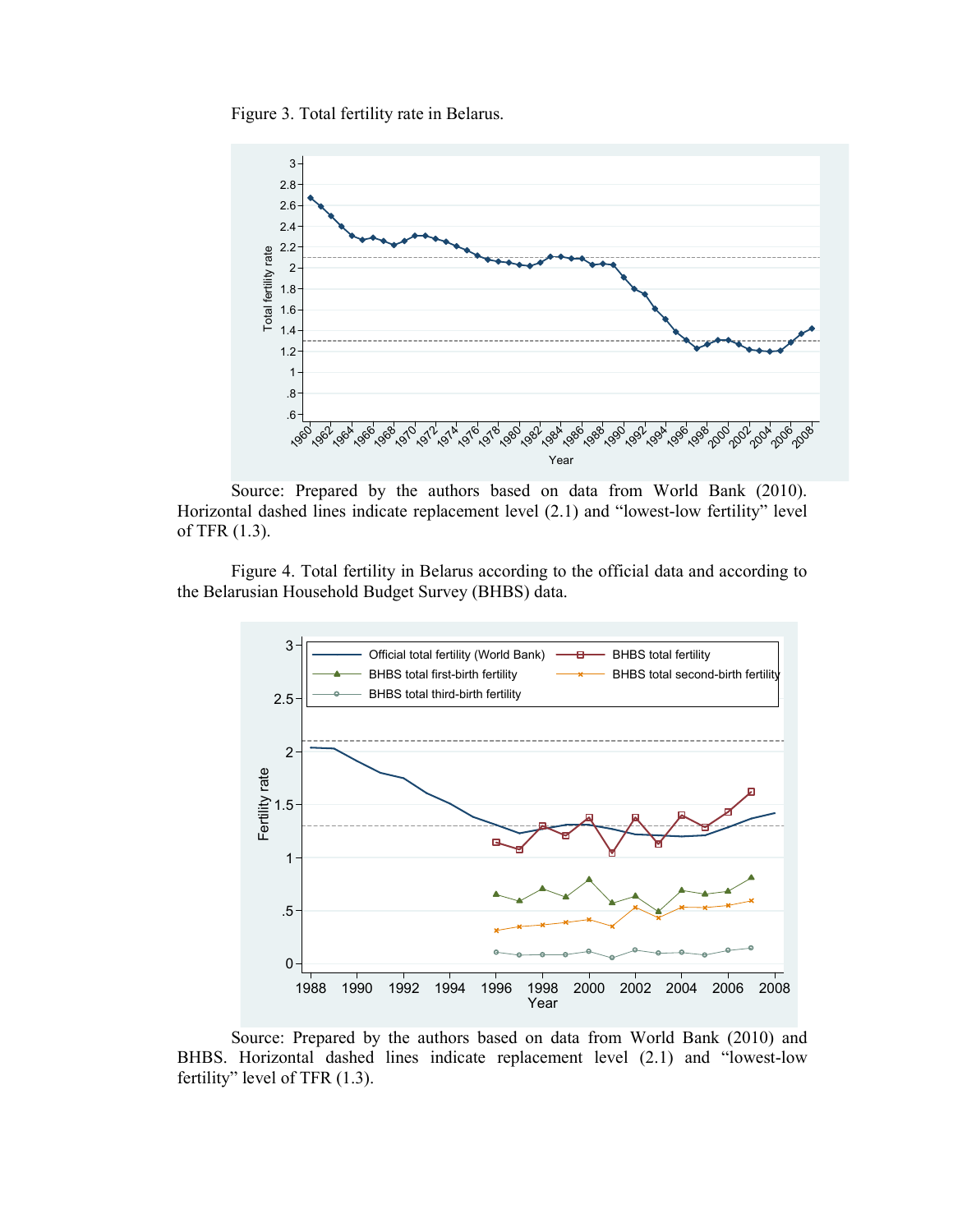

Figure 5. Income and TFR in Belarus, Russia, Ukraine (Panel A) and in Belarus (Panels B and C).

Source: TFR in all panels and GDP per capita in panel A are based on World Bank (2010) data. Wage and income measures in panels B and C are based on BHBS data. Horizontal dashed lines indicate replacement level (2.1) and "lowest-low fertility" level of TFR (1.3).

Note: Yearly GDP per capita appears in panel A Female and male wages in panel B are real usual monthly wages. Ratio of female to male wage in panel B uses the lefthand-side axis scale. Expenditure and income in panel C are usual household total expenditure and income divided by equivalence scales (see text for details about the equivalence scale). SD is standard deviation.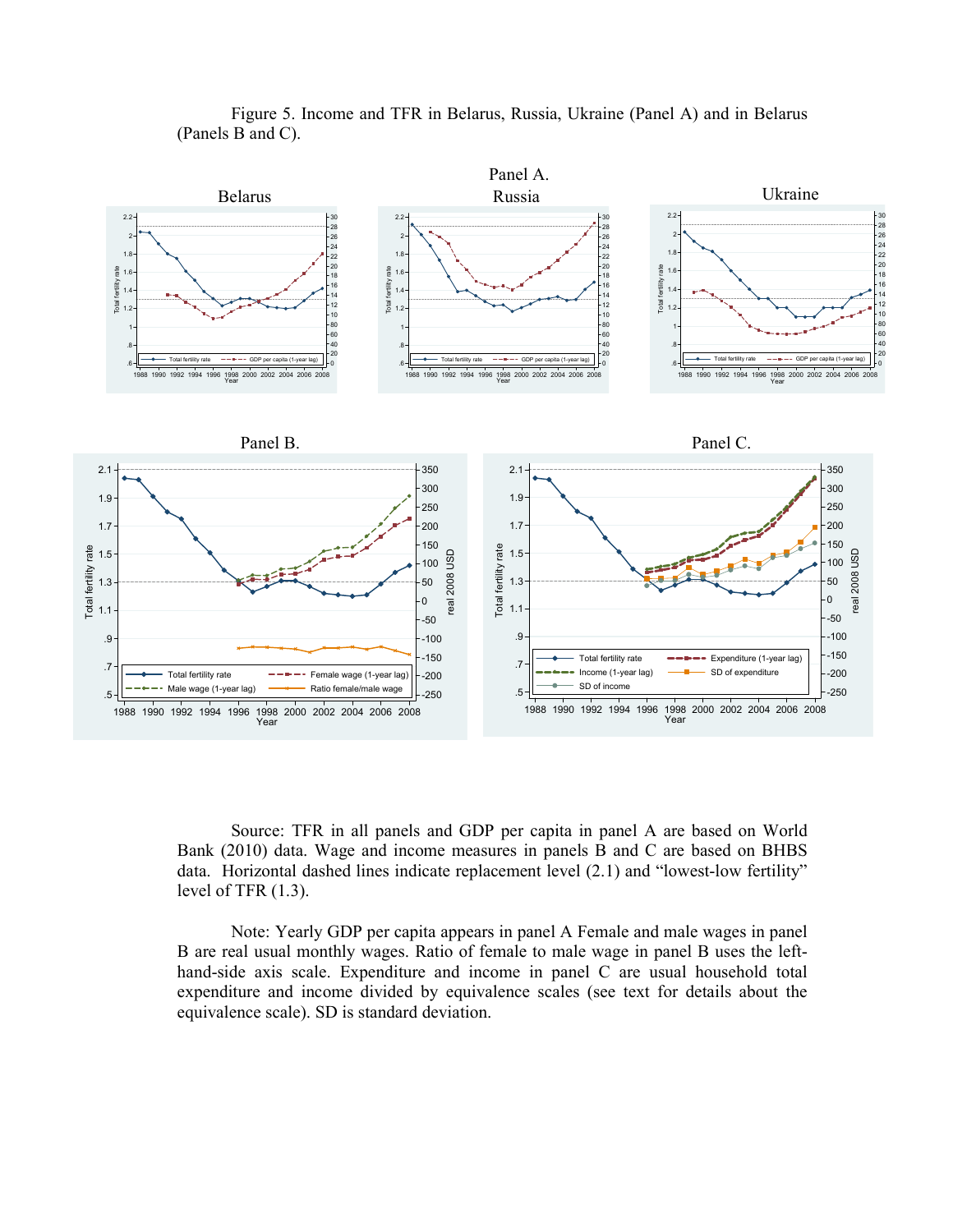Figure 6. Period mean age at first birth (MAFB) and cohort MAFB for all women and for women age 30 and under in Belarus.



Source: Prepared by the authors based on data from BHBS.

Note: Points represent weighted averages across the 1995-2008 survey years computed for each calendar year indicated on the X-axis. The last two years of each survey were dropped from the computation in order to reduce noise from having low number of observations "Period all" shows MAFB for all first births that were given in this year. Period <31 shows the MAFB for all first births to women under the age of 30 in a given year. "Cohort all" is MAFB for women whose age at the time of a given BHBS survey ranges from 30 to 44. Cohort <31 shows the MAFB for births to women when they were under the age of 30.